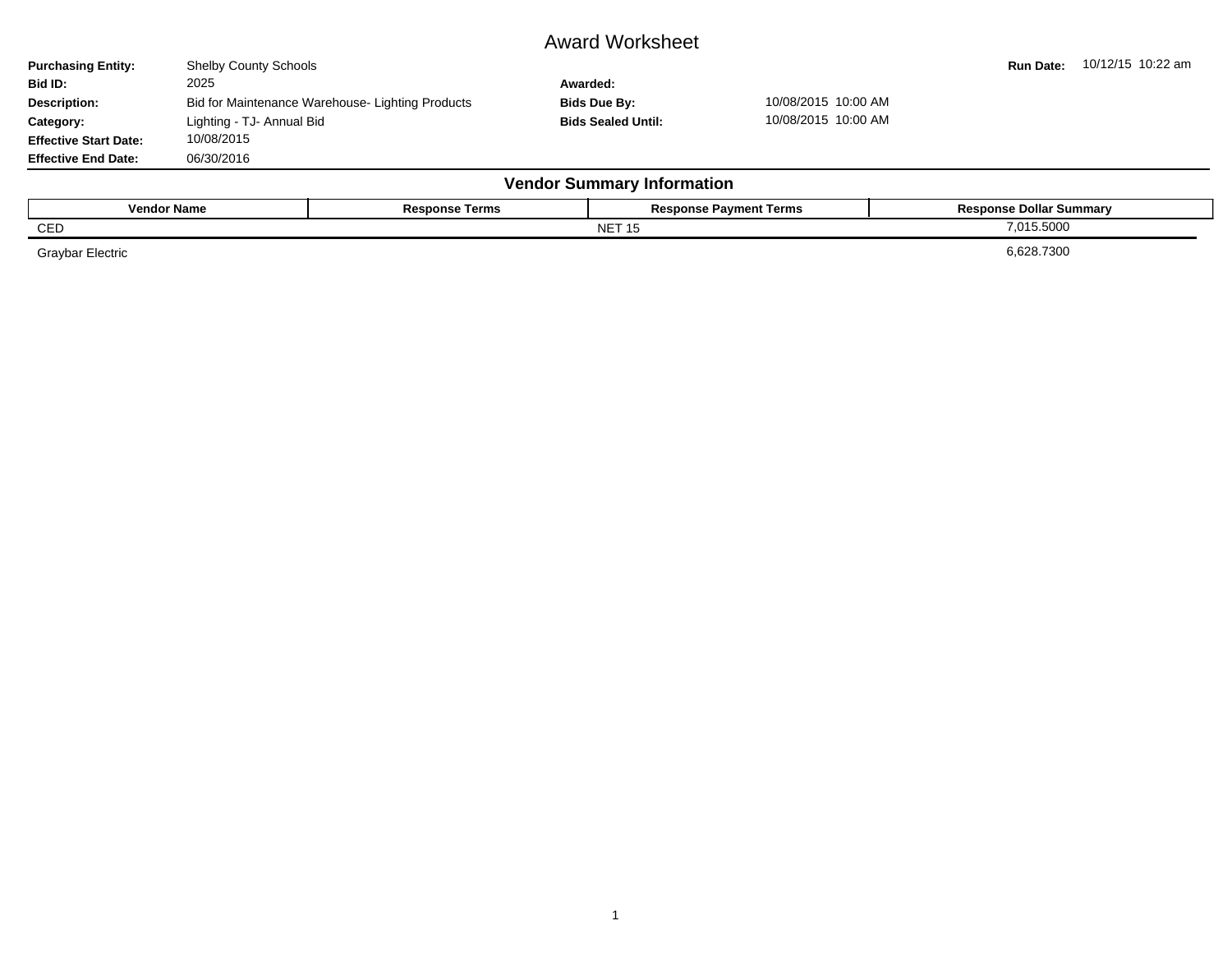| Line<br><b>Number</b> | Lot<br>Code | <b>Item Description</b>                                                                                                                                            | <b>Purchase Unit</b>                                   | Vendor                         | <b>Bid Price</b> | <b>Response</b><br>Quantity | <b>Total Price</b> | Pending<br>Award<br>Quantity | Pending<br>Award<br><b>Total</b> | <b>Pending</b><br>Award |
|-----------------------|-------------|--------------------------------------------------------------------------------------------------------------------------------------------------------------------|--------------------------------------------------------|--------------------------------|------------------|-----------------------------|--------------------|------------------------------|----------------------------------|-------------------------|
| 1                     |             | No lotted items found for the selected criteria.<br>Lutron LRF2-OHLB -P WH;<br>Occupancy Sensor; NO<br><b>SUBSTITUTE</b><br><b>Manufacturer &amp; Part Number:</b> | 1 - 1.0000 Each<br>Purchase<br><b>LUTRON</b>           | <b>Graybar Electric</b>        | 45.9500          | $\mathbf{1}$                | 45.95              |                              |                                  |                         |
|                       |             | Quoted as Spec'd:<br>Yes                                                                                                                                           |                                                        | Product Number: LRF2-OHLB-P-WH |                  |                             |                    |                              |                                  |                         |
|                       |             | Lutron LRF2-OHLB -P WH;<br>Occupancy Sensor; NO<br><b>SUBSTITUTE</b>                                                                                               | 1 - 1.0000 Each<br>Purchase                            | CED                            | 46.0000          | $\mathbf{1}$                | 46.00              |                              |                                  |                         |
|                       |             | <b>Manufacturer &amp; Part Number:</b>                                                                                                                             | Lutron - LRF2-OHLB-P-WH                                |                                |                  |                             |                    |                              |                                  |                         |
|                       |             | Quoted as Spec'd:<br>Yes<br>Response Item Payment Terms: NET 15                                                                                                    |                                                        | Product Number: LRF2-OHLB-P-WH |                  |                             |                    |                              |                                  |                         |
|                       |             |                                                                                                                                                                    |                                                        |                                |                  |                             |                    |                              |                                  |                         |
| $\overline{2}$        |             | Lutron LRF2-OWLB-P WH;<br>Occupancy Sensor; NO<br><b>SUBSTITUTE</b>                                                                                                | 1 - 1.0000 Each<br>Purchase                            | Graybar Electric               | 45.9500          | $\mathbf{1}$                | 45.95              |                              |                                  |                         |
|                       |             | <b>Manufacturer &amp; Part Number:</b>                                                                                                                             | <b>LUTRON</b>                                          |                                |                  |                             |                    |                              |                                  |                         |
|                       |             | Quoted as Spec'd:<br>Yes                                                                                                                                           |                                                        | Product Number: LRF2-OWLB-P-WH |                  |                             |                    |                              |                                  |                         |
|                       |             | Lutron LRF2-OWLB-P WH;<br>Occupancy Sensor; NO<br><b>SUBSTITUTE</b><br><b>Manufacturer &amp; Part Number:</b>                                                      | 1 - 1.0000 Each<br>Purchase<br>Lutron - LRF2-OWLB-P-WH | CED                            | 46.0000          | $\mathbf{1}$                | 46.00              |                              |                                  |                         |
|                       |             | Quoted as Spec'd:<br>Yes                                                                                                                                           |                                                        | Product Number: LRF2-OWLB-P-WH |                  |                             |                    |                              |                                  |                         |
|                       |             | Response Item Payment Terms: NET 15                                                                                                                                |                                                        |                                |                  |                             |                    |                              |                                  |                         |
|                       |             |                                                                                                                                                                    |                                                        |                                |                  |                             |                    |                              |                                  |                         |
| $\mathbf{3}$          |             | Lutron LRF2-OKLB-P WH;<br>Occupancy Sensor; NO<br><b>SUBSTITUTES</b><br><b>Manufacturer &amp; Part Number:</b>                                                     | 1 - 1.0000 Each<br>Purchase<br><b>LUTRON</b>           | <b>Graybar Electric</b>        | 45.9500          | $\mathbf{1}$                | 45.95              |                              |                                  |                         |
|                       |             | Quoted as Spec'd:<br>Yes                                                                                                                                           |                                                        | Product Number: LRF2-OKLB-P-WH |                  |                             |                    |                              |                                  |                         |
|                       |             | Lutron LRF2-OKLB-P WH;<br>Occupancy Sensor; NO<br><b>SUBSTITUTES</b><br><b>Manufacturer &amp; Part Number:</b>                                                     | 1 - 1.0000 Each<br>Purchase<br>Lutron - LRF2-OKLB-P-WH | CED                            | 46.0000          | $\mathbf 1$                 | 46.00              |                              |                                  |                         |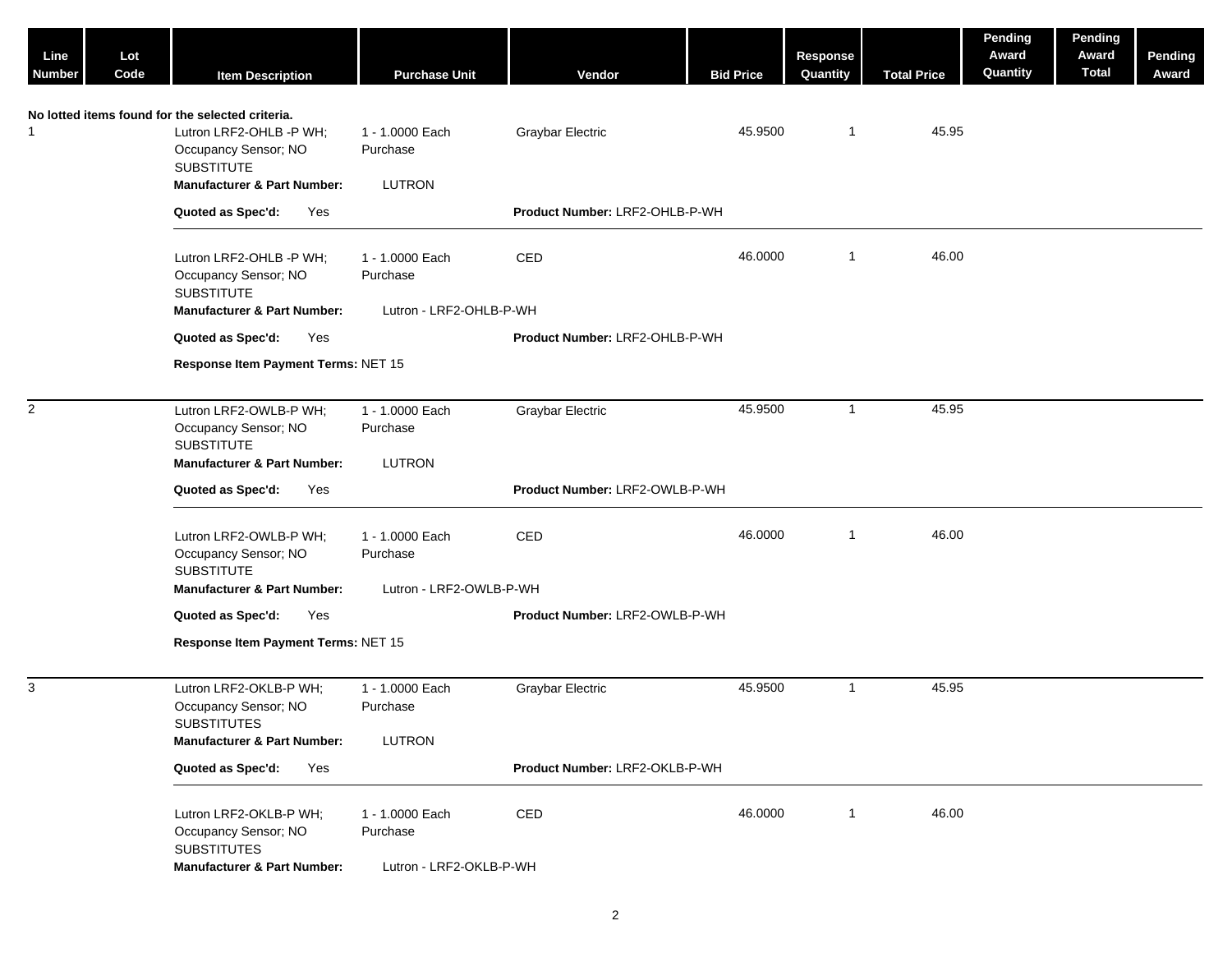| Line          | Lot  |                                                                                                                 |     |                                                        |                                 |                  | Response                |                    | Pending<br>Award | Pending<br>Award | Pending |
|---------------|------|-----------------------------------------------------------------------------------------------------------------|-----|--------------------------------------------------------|---------------------------------|------------------|-------------------------|--------------------|------------------|------------------|---------|
| <b>Number</b> | Code | <b>Item Description</b>                                                                                         |     | <b>Purchase Unit</b>                                   | Vendor                          | <b>Bid Price</b> | Quantity                | <b>Total Price</b> | Quantity         | <b>Total</b>     | Award   |
|               |      | Quoted as Spec'd:                                                                                               | Yes |                                                        | Product Number: LRF2-OKLB-P-WH  |                  |                         |                    |                  |                  |         |
|               |      | Response Item Payment Terms: NET 15                                                                             |     |                                                        |                                 |                  |                         |                    |                  |                  |         |
| 4             |      | Lutron LRF2-OCR2B-P WH;<br>Occupancy Sensor; NO<br><b>SUBSTITUTES</b><br><b>Manufacturer &amp; Part Number:</b> |     | 1 - 1.0000 Each<br>Purchase<br>LUTRON                  | <b>Graybar Electric</b>         | 45.9500          | $\overline{1}$          | 45.95              |                  |                  |         |
|               |      | Quoted as Spec'd:                                                                                               | Yes |                                                        | Product Number: LRF2-OCR2B-R-WH |                  |                         |                    |                  |                  |         |
|               |      | Lutron LRF2-OCR2B-P WH;<br>Occupancy Sensor; NO<br><b>SUBSTITUTES</b>                                           |     | 1 - 1.0000 Each<br>Purchase                            | <b>CED</b>                      | 46.0000          | $\overline{\mathbf{1}}$ | 46.00              |                  |                  |         |
|               |      | <b>Manufacturer &amp; Part Number:</b>                                                                          |     | Lutron - LRF2-OCR2B-P-WH                               |                                 |                  |                         |                    |                  |                  |         |
|               |      | Quoted as Spec'd:                                                                                               | Yes |                                                        | Product Number: LRF2-OCR2B-P-WH |                  |                         |                    |                  |                  |         |
|               |      | Response Item Payment Terms: NET 15                                                                             |     |                                                        |                                 |                  |                         |                    |                  |                  |         |
| 5             |      | Lutron RMJ-16-DV-B; Relay;<br>NO SUBSTITUTES<br><b>Manufacturer &amp; Part Number:</b>                          |     | 1 - 1.0000 Each<br>Purchase<br>Lutron - RMJ-16-DV-B    | CED                             | 58.6500          | $\overline{1}$          | 58.65              |                  |                  |         |
|               |      | Quoted as Spec'd:                                                                                               | Yes |                                                        | Product Number: RMJ-16-DV-B     |                  |                         |                    |                  |                  |         |
|               |      | Response Item Payment Terms: NET 15                                                                             |     |                                                        |                                 |                  |                         |                    |                  |                  |         |
|               |      | Lutron RMJ-16-DV-B; Relay;<br>NO SUBSTITUTES<br><b>Manufacturer &amp; Part Number:</b>                          |     | 1 - 1.0000 Each<br>Purchase<br>LUTRON                  | <b>Graybar Electric</b>         | 58.9200          | $\overline{1}$          | 58.92              |                  |                  |         |
|               |      | Quoted as Spec'd:                                                                                               | Yes |                                                        | Product Number: RMJ-16R-DV-B    |                  |                         |                    |                  |                  |         |
| 6             |      | Lutron RMJ-ECO32-DV-B;<br>Relay; NO SUBSTITUTE<br><b>Manufacturer &amp; Part Number:</b>                        |     | 1 - 1.0000 Each<br>Purchase<br>Lutron - RMJ-ECO32-DV-B | CED                             | 90.0000          | $\overline{1}$          | 90.00              |                  |                  |         |
|               |      | Quoted as Spec'd:                                                                                               | Yes |                                                        | Product Number: RMJ-ECO32-DV-B  |                  |                         |                    |                  |                  |         |
|               |      | Response Item Payment Terms: NET 15                                                                             |     |                                                        |                                 |                  |                         |                    |                  |                  |         |
|               |      |                                                                                                                 |     |                                                        |                                 |                  |                         |                    |                  |                  |         |
|               |      | Lutron RMJ-ECO32-DV-B;<br>Relay; NO SUBSTITUTE<br><b>Manufacturer &amp; Part Number:</b>                        |     | 1 - 1.0000 Each<br>Purchase<br>LUTRON                  | <b>Graybar Electric</b>         | 91.8900          | $\overline{1}$          | 91.89              |                  |                  |         |
|               |      | Quoted as Spec'd:                                                                                               | Yes |                                                        | Product Number: RMJ-ECO32-DV-B  |                  |                         |                    |                  |                  |         |
|               |      |                                                                                                                 |     |                                                        |                                 |                  |                         |                    |                  |                  |         |

3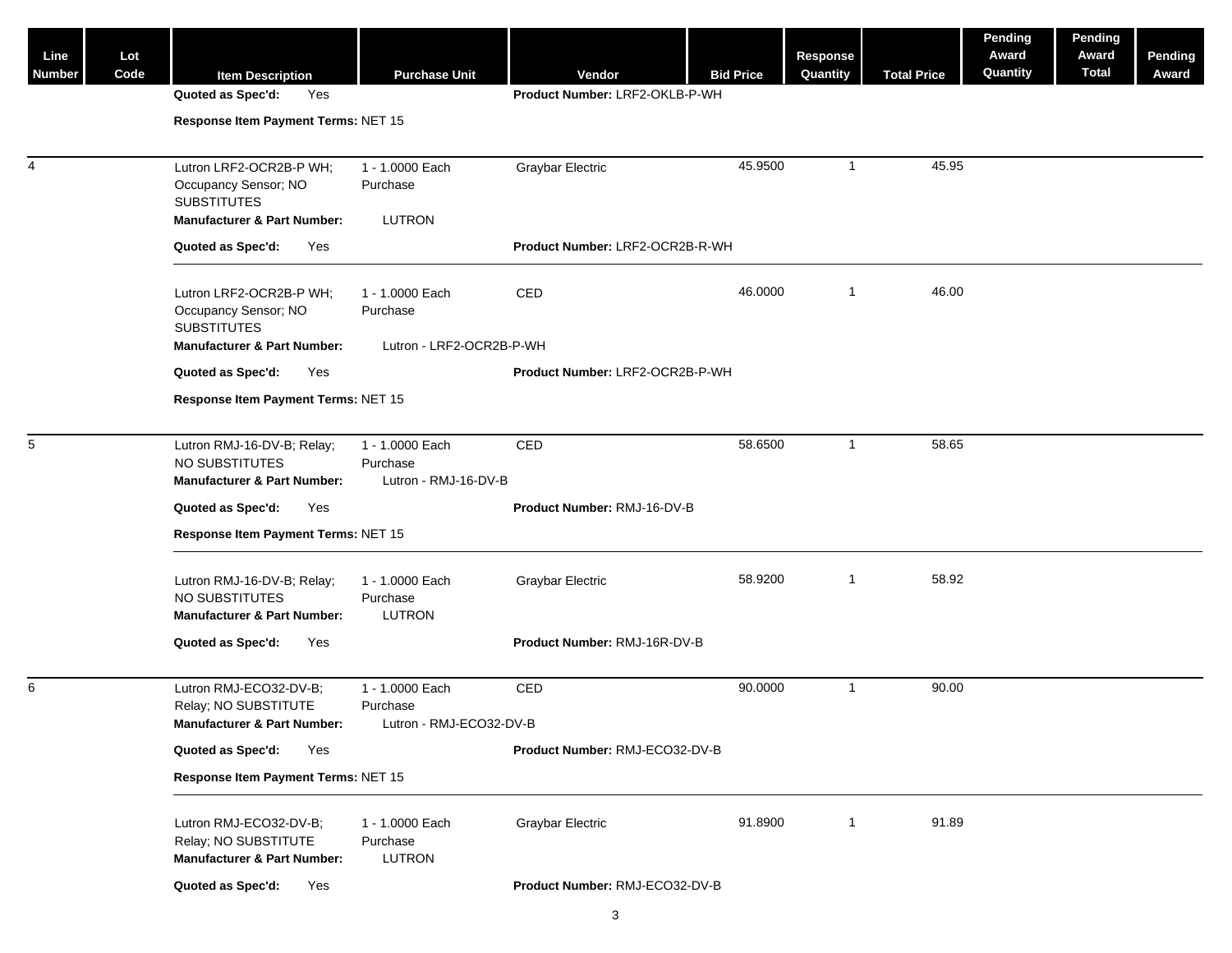| Line<br><b>Number</b> | Lot<br>Code | <b>Item Description</b>                                                                                               | <b>Purchase Unit</b>                               | Vendor                           | <b>Bid Price</b> | <b>Response</b><br>Quantity | <b>Total Price</b> | Pending<br>Award<br>Quantity | Pending<br>Award<br><b>Total</b> | Pending<br>Award |
|-----------------------|-------------|-----------------------------------------------------------------------------------------------------------------------|----------------------------------------------------|----------------------------------|------------------|-----------------------------|--------------------|------------------------------|----------------------------------|------------------|
| $\overline{7}$        |             | Lutron TVI-LMF-2A; LED<br>Interface; NO SUBSTITUTE<br><b>Manufacturer &amp; Part Number:</b>                          | 1 - 1.0000 Each<br>Purchase<br><b>LUTRON</b>       | <b>Graybar Electric</b>          | 37.8400          | $\mathbf{1}$                | 37.84              |                              |                                  |                  |
|                       |             | Quoted as Spec'd:<br>Yes                                                                                              |                                                    | Product Number: TVI-LMP-2A       |                  |                             |                    |                              |                                  |                  |
|                       |             | Lutron TVI-LMF-2A; LED<br>Interface; NO SUBSTITUTE<br><b>Manufacturer &amp; Part Number:</b>                          | 1 - 1.0000 Each<br>Purchase<br>Lutron - TVI-LMF-2A | CED                              | 38.8500          | $\mathbf{1}$                | 38.85              |                              |                                  |                  |
|                       |             | Quoted as Spec'd:<br>Yes                                                                                              |                                                    | Product Number: TVI-LMF-2A       |                  |                             |                    |                              |                                  |                  |
|                       |             | Response Item Payment Terms: NET 15                                                                                   |                                                    |                                  |                  |                             |                    |                              |                                  |                  |
| 8                     |             | Lutron PJ2-2B-GWH-LO1;<br>Wireless Controller; NO<br><b>SUBSTITUTE</b>                                                | 1 - 1.0000 Each<br>Purchase                        | <b>Graybar Electric</b>          | 13.5100          | $\mathbf{1}$                | 13.51              |                              |                                  |                  |
|                       |             | <b>Manufacturer &amp; Part Number:</b>                                                                                | <b>LUTRON</b>                                      | Product Number: PJ2-2B-GWH-L01   |                  |                             |                    |                              |                                  |                  |
|                       |             | Quoted as Spec'd:<br>Yes                                                                                              |                                                    |                                  |                  |                             |                    |                              |                                  |                  |
|                       |             | Lutron PJ2-2B-GWH-LO1;<br>Wireless Controller; NO<br><b>SUBSTITUTE</b>                                                | 1 - 1.0000 Each<br>Purchase                        | CED                              | 13.8500          | $\mathbf{1}$                | 13.85              |                              |                                  |                  |
|                       |             | <b>Manufacturer &amp; Part Number:</b>                                                                                | LUTRON - PJ2-2B-GWH-LO1                            |                                  |                  |                             |                    |                              |                                  |                  |
|                       |             | Quoted as Spec'd:<br>Yes                                                                                              |                                                    | Product Number: PJ2-2B-GWH-LO1   |                  |                             |                    |                              |                                  |                  |
|                       |             | Response Item Payment Terms: NET 15                                                                                   |                                                    |                                  |                  |                             |                    |                              |                                  |                  |
| 9                     |             | Lutron<br>PJ2-2BRL-GWH-LO1;<br>Wireless Controller; NO<br><b>SUBSTITUTE</b><br><b>Manufacturer &amp; Part Number:</b> | 1 - 1.0000 Each<br>Purchase<br><b>LUTRON</b>       | <b>Graybar Electric</b>          | 13.5100          | $\mathbf{1}$                | 13.51              |                              |                                  |                  |
|                       |             | Quoted as Spec'd:<br>Yes                                                                                              |                                                    | Product Number: PJ2-2BRL-GWH-LO1 |                  |                             |                    |                              |                                  |                  |
|                       |             |                                                                                                                       |                                                    |                                  |                  |                             |                    |                              |                                  |                  |
|                       |             | Lutron<br>PJ2-2BRL-GWH-LO1;<br>Wireless Controller; NO<br><b>SUBSTITUTE</b>                                           | 1 - 1.0000 Each<br>Purchase                        | CED                              | 13.8500          | $\mathbf{1}$                | 13.85              |                              |                                  |                  |
|                       |             | <b>Manufacturer &amp; Part Number:</b>                                                                                | LUTRON - PJ2-2BRL-GWH-LO1                          |                                  |                  |                             |                    |                              |                                  |                  |
|                       |             | Quoted as Spec'd:<br>Yes                                                                                              |                                                    | Product Number: PJ2-2BRL-GWH-LO1 |                  |                             |                    |                              |                                  |                  |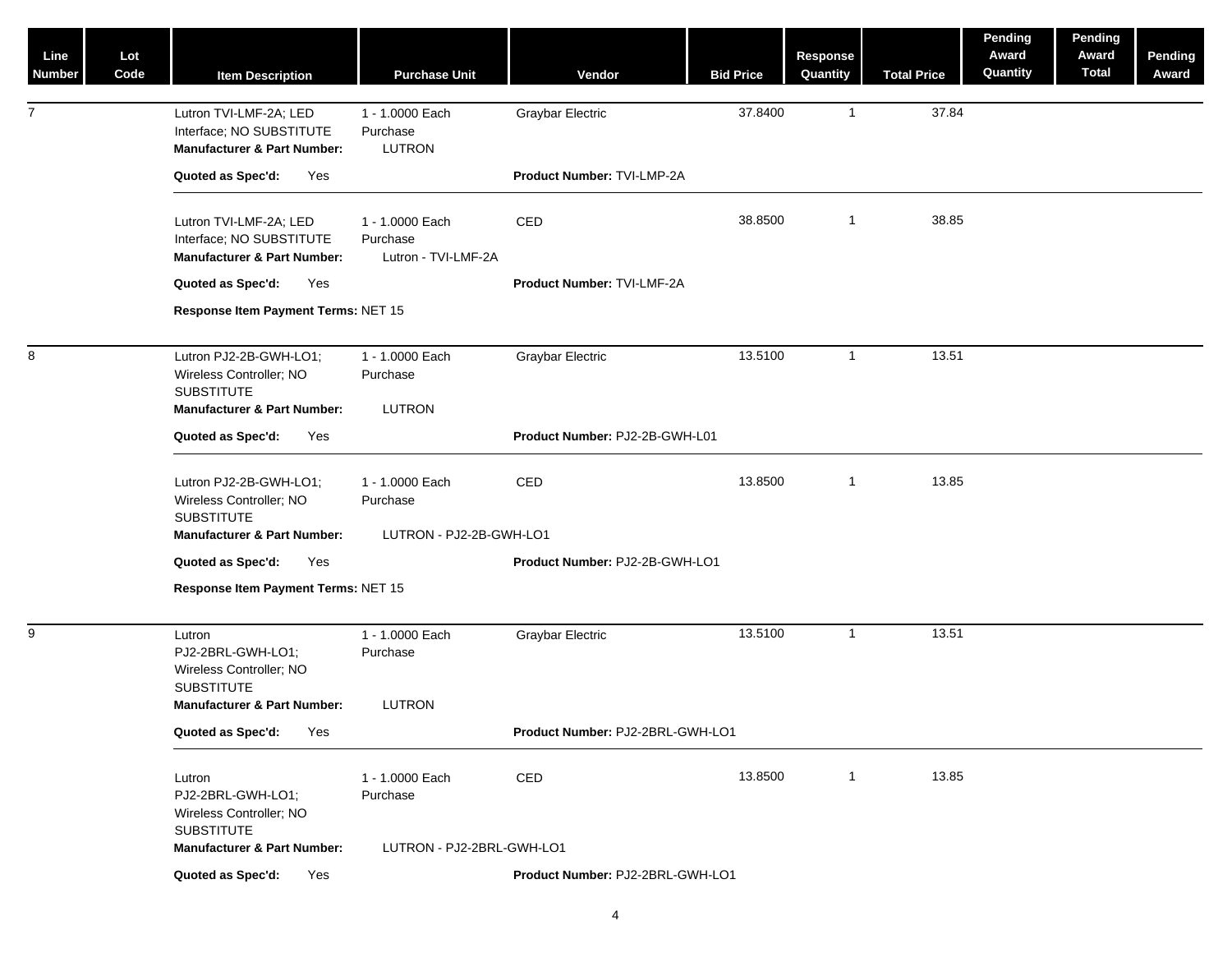| Line<br><b>Number</b> | Lot<br>Code | <b>Item Description</b>                                                                  | <b>Purchase Unit</b>                                  | Vendor                        | <b>Bid Price</b> | <b>Response</b><br>Quantity | <b>Total Price</b> | Pending<br>Award<br>Quantity | Pending<br>Award<br><b>Total</b> | Pending<br>Award |
|-----------------------|-------------|------------------------------------------------------------------------------------------|-------------------------------------------------------|-------------------------------|------------------|-----------------------------|--------------------|------------------------------|----------------------------------|------------------|
|                       |             | Response Item Payment Terms: NET 15                                                      |                                                       |                               |                  |                             |                    |                              |                                  |                  |
| 10                    |             | Lutron MRF2-8S-DV-WH;<br>Switch; NO SUBSTITUTE<br><b>Manufacturer &amp; Part Number:</b> | 1 - 1.0000 Each<br>Purchase<br><b>LUTRON</b>          | <b>Graybar Electric</b>       | 81.0800          | $\mathbf{1}$                | 81.08              |                              |                                  |                  |
|                       |             | Quoted as Spec'd:<br>Yes                                                                 |                                                       | Product Number: MFR2-8S-DV-WH |                  |                             |                    |                              |                                  |                  |
|                       |             | Lutron MRF2-8S-DV-WH;<br>Switch; NO SUBSTITUTE<br><b>Manufacturer &amp; Part Number:</b> | 1 - 1.0000 Each<br>Purchase<br>LUTRON - MRF2-8S-DV-WH | CED                           | 81.5000          | $\mathbf{1}$                | 81.50              |                              |                                  |                  |
|                       |             | Quoted as Spec'd:<br>Yes                                                                 |                                                       | Product Number: MRF2-8S-DV-WH |                  |                             |                    |                              |                                  |                  |
|                       |             | Response Item Payment Terms: NET 15                                                      |                                                       |                               |                  |                             |                    |                              |                                  |                  |
| 11                    |             | Lutron MA-AS-WH switch;<br>NO SUBSTITUTE<br><b>Manufacturer &amp; Part Number:</b>       | 1 - 1.0000 Each<br>Purchase<br>LUTRON                 | Graybar Electric              | 19.1900          | $\mathbf{1}$                | 19.19              |                              |                                  |                  |
|                       |             | Quoted as Spec'd:<br>Yes                                                                 |                                                       | Product Number: MA-AS-WH      |                  |                             |                    |                              |                                  |                  |
|                       |             | Lutron MA-AS-WH switch;<br>NO SUBSTITUTE<br><b>Manufacturer &amp; Part Number:</b>       | 1 - 1.0000 Each<br>Purchase<br>LUTRON - MA-AS-WH      | CED                           | 19.6600          | $\mathbf{1}$                | 19.66              |                              |                                  |                  |
|                       |             | Quoted as Spec'd:<br>Yes                                                                 |                                                       | Product Number: MA-AS-WH      |                  |                             |                    |                              |                                  |                  |
|                       |             | Response Item Payment Terms: NET 15                                                      |                                                       |                               |                  |                             |                    |                              |                                  |                  |
| 12                    |             | Lutron MA-AS-277-WH<br>switch; NO SUBSTITUTE<br><b>Manufacturer &amp; Part Number:</b>   | 1 - 1.0000 Each<br>Purchase<br>LUTRON                 | <b>Graybar Electric</b>       | 23.7800          | $\mathbf{1}$                | 23.78              |                              |                                  |                  |
|                       |             | Quoted as Spec'd:<br>Yes                                                                 |                                                       | Product Number: MA-AS-277-WH  |                  |                             |                    |                              |                                  |                  |
|                       |             | Lutron MA-AS-277-WH<br>switch; NO SUBSTITUTE                                             | 1 - 1.0000 Each<br>Purchase                           | CED                           | 24.5000          | $\overline{1}$              | 24.50              |                              |                                  |                  |
|                       |             | <b>Manufacturer &amp; Part Number:</b><br>Quoted as Spec'd:<br>Yes                       | LUTRON - MA-AS-277-WH                                 | Product Number: MA-AS-277-WH  |                  |                             |                    |                              |                                  |                  |
|                       |             | Response Item Payment Terms: NET 15                                                      |                                                       |                               |                  |                             |                    |                              |                                  |                  |
|                       |             |                                                                                          |                                                       |                               |                  |                             |                    |                              |                                  |                  |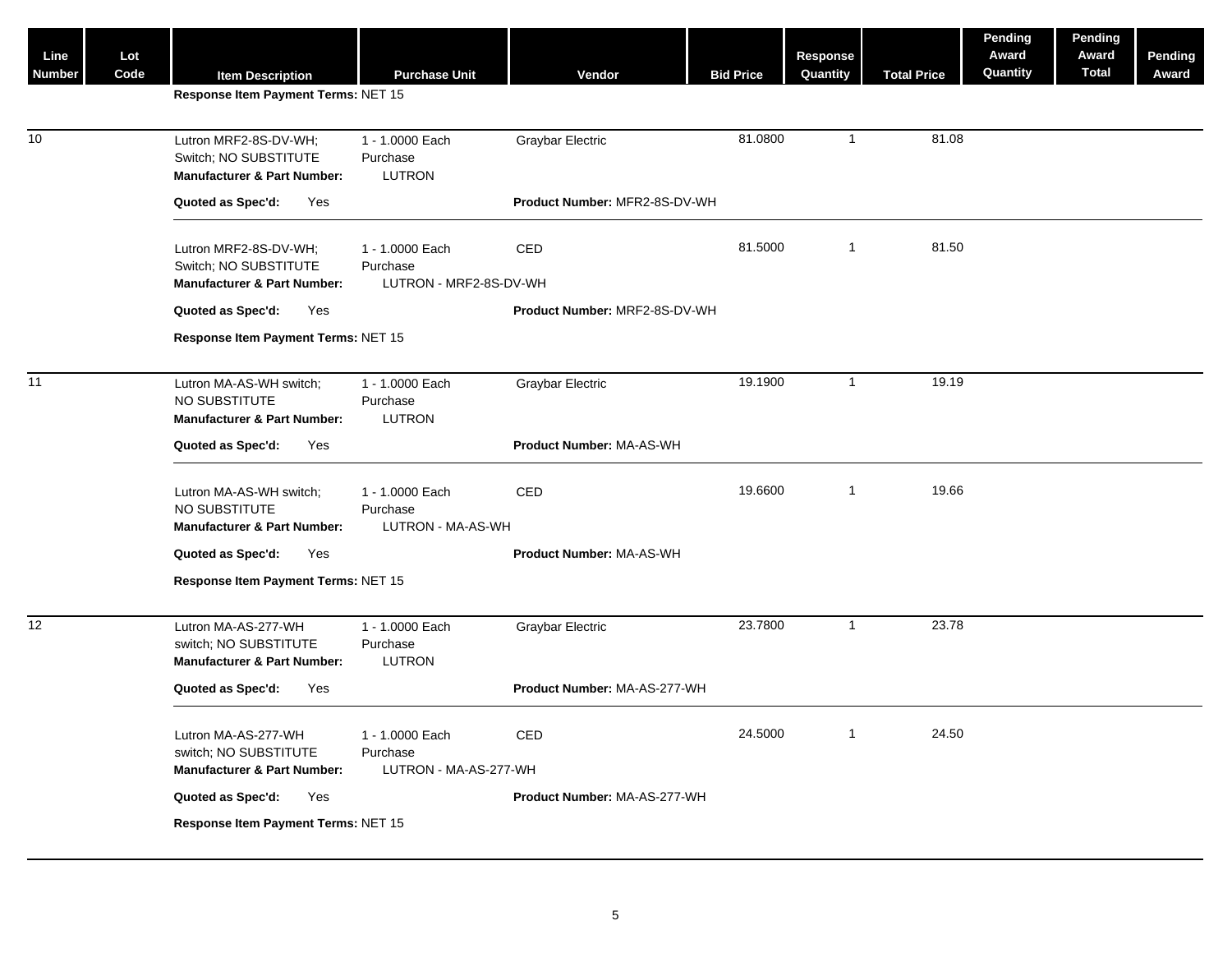| Line<br>Number  | Lot<br>Code | <b>Item Description</b>                                                          | <b>Purchase Unit</b>                                 | Vendor                          | <b>Bid Price</b> | Response<br>Quantity | <b>Total Price</b> | <b>Pending</b><br>Award<br>Quantity | Pending<br>Award<br><b>Total</b> | Pending<br>Award |
|-----------------|-------------|----------------------------------------------------------------------------------|------------------------------------------------------|---------------------------------|------------------|----------------------|--------------------|-------------------------------------|----------------------------------|------------------|
| 13              |             | Lutron MS-OPS6M2-DV-WH;                                                          | 1 - 1.0000 Each                                      | CED                             | 27.9500          | $\overline{1}$       | 27.95              |                                     |                                  |                  |
|                 |             | Sensor/Switch; NO<br><b>SUBSTITUTE</b>                                           | Purchase                                             |                                 |                  |                      |                    |                                     |                                  |                  |
|                 |             | <b>Manufacturer &amp; Part Number:</b>                                           | LUTRON - MS-OPS6M2-DV-WH                             |                                 |                  |                      |                    |                                     |                                  |                  |
|                 |             | Quoted as Spec'd:<br>Yes                                                         |                                                      | Product Number: MS-OPS6M2-DV-WH |                  |                      |                    |                                     |                                  |                  |
|                 |             | Response Item Payment Terms: NET 15                                              |                                                      |                                 |                  |                      |                    |                                     |                                  |                  |
|                 |             |                                                                                  |                                                      |                                 | 28.6500          | $\overline{1}$       | 28.65              |                                     |                                  |                  |
|                 |             | Lutron MS-OPS6M2-DV-WH;<br>Sensor/Switch; NO                                     | 1 - 1.0000 Each<br>Purchase                          | <b>Graybar Electric</b>         |                  |                      |                    |                                     |                                  |                  |
|                 |             | <b>SUBSTITUTE</b><br><b>Manufacturer &amp; Part Number:</b>                      | LUTRON                                               |                                 |                  |                      |                    |                                     |                                  |                  |
|                 |             | Quoted as Spec'd:<br>Yes                                                         |                                                      | Product Number: MS-OPS6M2-DV-WH |                  |                      |                    |                                     |                                  |                  |
|                 |             |                                                                                  |                                                      |                                 |                  |                      |                    |                                     |                                  |                  |
| 14              |             | Lutron In Wall Bi-Level<br>MS-A202-WH;                                           | 1 - 1.0000 Each<br>Purchase                          | CED                             | 66.0000          | $\overline{1}$       | 66.00              |                                     |                                  |                  |
|                 |             | Sensor/Switch; NO<br><b>SUBSTITUTE</b>                                           |                                                      |                                 |                  |                      |                    |                                     |                                  |                  |
|                 |             | <b>Manufacturer &amp; Part Number:</b>                                           | LUTRON - MS-A202-WH                                  |                                 |                  |                      |                    |                                     |                                  |                  |
|                 |             | Quoted as Spec'd:<br>Yes                                                         |                                                      | Product Number: MS-A202-WH      |                  |                      |                    |                                     |                                  |                  |
|                 |             | Response Item Payment Terms: NET 15                                              |                                                      |                                 |                  |                      |                    |                                     |                                  |                  |
|                 |             | Lutron In Wall Bi-Level<br>MS-A202-WH;<br>Sensor/Switch; NO<br><b>SUBSTITUTE</b> | 1 - 1.0000 Each<br>Purchase                          | <b>Graybar Electric</b>         | 67.5700          | $\overline{1}$       | 67.57              |                                     |                                  |                  |
|                 |             | <b>Manufacturer &amp; Part Number:</b>                                           | LUTRON                                               |                                 |                  |                      |                    |                                     |                                  |                  |
|                 |             | Quoted as Spec'd:<br>Yes                                                         |                                                      | Product Number: MS-A202-WH      |                  |                      |                    |                                     |                                  |                  |
| 15 <sub>1</sub> |             | Lutron Wire Guard<br>WGWS-CPN3688<br><b>Manufacturer &amp; Part Number:</b>      | 1 - 1.0000 Each<br>Purchase<br>LUTRON                | <b>Graybar Electric</b>         | 35.1400          | $\overline{1}$       | 35.14              |                                     |                                  |                  |
|                 |             | Quoted as Spec'd:<br>Yes                                                         |                                                      | Product Number: WGWS-CPN3688    |                  |                      |                    |                                     |                                  |                  |
|                 |             | Lutron Wire Guard<br>WGWS-CPN3688<br><b>Manufacturer &amp; Part Number:</b>      | 1 - 1.0000 Each<br>Purchase<br>LUTRON - WGWS-CPN3688 | CED                             | 36.1500          | $\overline{1}$       | 36.15              |                                     |                                  |                  |
|                 |             | Quoted as Spec'd:<br>Yes                                                         |                                                      | Product Number: WGWS-CPN3688    |                  |                      |                    |                                     |                                  |                  |
|                 |             | Response Item Payment Terms: NET 15                                              |                                                      |                                 |                  |                      |                    |                                     |                                  |                  |
|                 |             |                                                                                  |                                                      |                                 |                  |                      |                    |                                     |                                  |                  |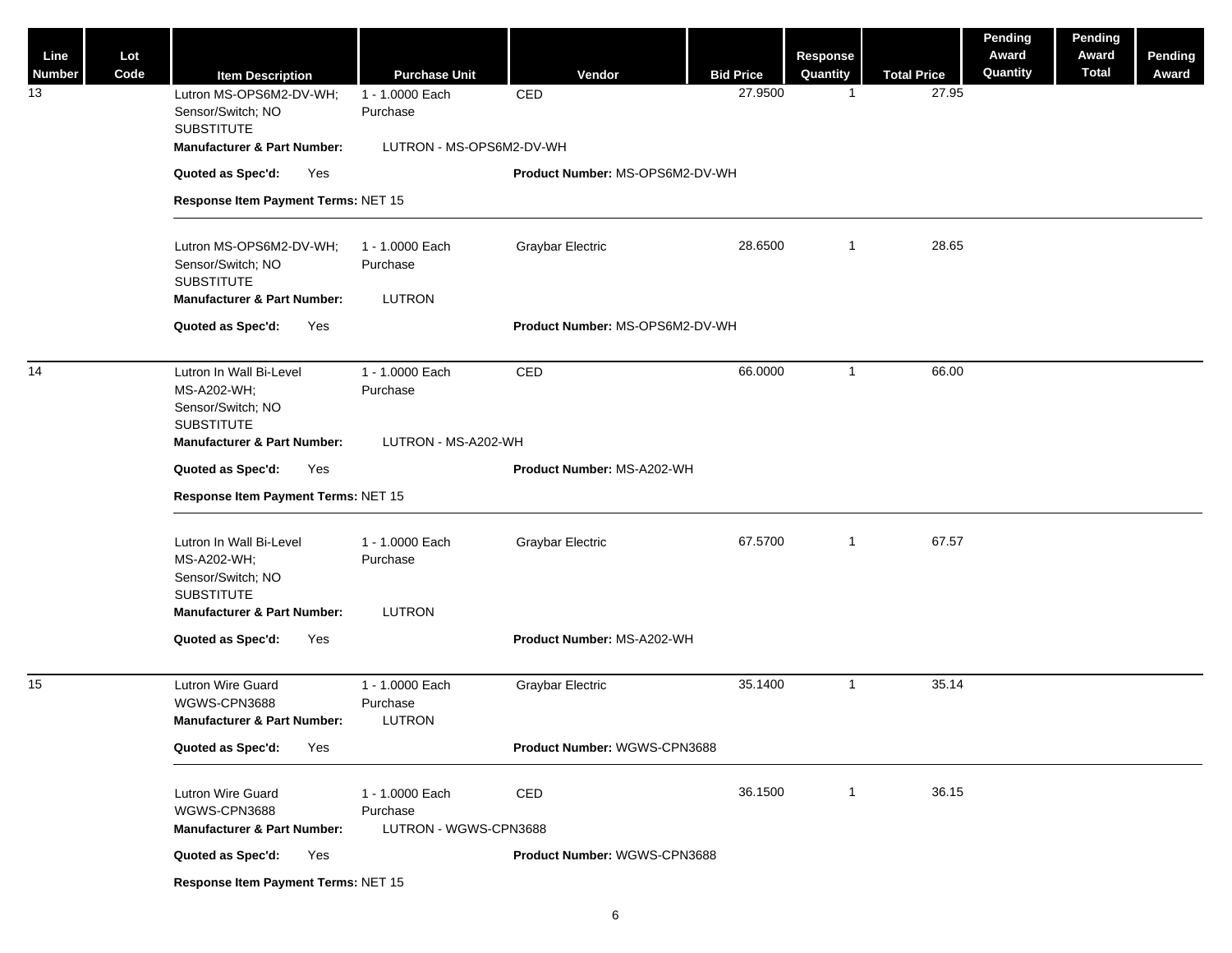| Line<br>Number | Lot<br>Code | <b>Item Description</b>                                                                                               | <b>Purchase Unit</b>                               | Vendor                        | <b>Bid Price</b> | Response<br>Quantity | <b>Total Price</b> | Pending<br>Award<br>Quantity | Pending<br>Award<br><b>Total</b> | Pending<br>Award |
|----------------|-------------|-----------------------------------------------------------------------------------------------------------------------|----------------------------------------------------|-------------------------------|------------------|----------------------|--------------------|------------------------------|----------------------------------|------------------|
| 16             |             | Lumark CrossTour XTOR3A<br>wall pack -; LED Wall Pack;<br>NO SUBSTITUTE<br><b>Manufacturer &amp; Part Number:</b>     | 1 - 1.0000 Each<br>Purchase<br>LUMARK - XTOR3A     | CED                           | 177.0000         | $\overline{1}$       | 177.00             |                              |                                  |                  |
|                |             | Quoted as Spec'd:<br>Yes                                                                                              |                                                    | <b>Product Number: XTOR3A</b> |                  |                      |                    |                              |                                  |                  |
|                |             | Response Item Payment Terms: NET 15                                                                                   |                                                    |                               |                  |                      |                    |                              |                                  |                  |
|                |             |                                                                                                                       |                                                    |                               |                  |                      |                    |                              |                                  |                  |
|                |             | Lumark CrossTour XTOR3A<br>wall pack -; LED Wall Pack;<br>NO SUBSTITUTE<br><b>Manufacturer &amp; Part Number:</b>     | 1 - 1.0000 Each<br>Purchase<br>LUMARK              | <b>Graybar Electric</b>       | 181.6200         | $\overline{1}$       | 181.62             |                              |                                  |                  |
|                |             | Quoted as Spec'd:<br>Yes                                                                                              |                                                    | <b>Product Number: XTOR3A</b> |                  |                      |                    |                              |                                  |                  |
| 17             |             | <b>Lumark CrossTour Maxx</b><br>XTOR5A-PMA; LED Wall<br>Pack; NO SUBSTITUTE<br><b>Manufacturer &amp; Part Number:</b> | 1 - 1.0000 Each<br>Purchase<br><b>LUMARK</b>       | <b>Graybar Electric</b>       | 213.5700         | $\overline{1}$       | 213.57             |                              |                                  |                  |
|                |             | Quoted as Spec'd:<br>Yes                                                                                              |                                                    | Product Number: XTOR5A-PMA    |                  |                      |                    |                              |                                  |                  |
|                |             | Lumark CrossTour Maxx<br>XTOR5A-PMA; LED Wall<br>Pack; NO SUBSTITUTE<br><b>Manufacturer &amp; Part Number:</b>        | 1 - 1.0000 Each<br>Purchase<br>LUMARK - XTOR5A-PMA | CED                           | 219.5000         | $\overline{1}$       | 219.50             |                              |                                  |                  |
|                |             | Quoted as Spec'd:<br>Yes                                                                                              |                                                    | Product Number: XTOR5A-PMA    |                  |                      |                    |                              |                                  |                  |
|                |             | Response Item Payment Terms: NET 15                                                                                   |                                                    |                               |                  |                      |                    |                              |                                  |                  |
| 18             |             | Lumark CrossTour 120vPC<br>adder; LED Wall Pack; NO<br><b>SUBSTITUTE</b>                                              | 1 - 1.0000 Each<br>Purchase                        | Graybar Electric              | 10.8100          | $\overline{1}$       | 10.81              |                              |                                  |                  |
|                |             | <b>Manufacturer &amp; Part Number:</b>                                                                                | LUMARK                                             |                               |                  |                      |                    |                              |                                  |                  |
|                |             | Quoted as Spec'd:<br>Yes                                                                                              |                                                    | Product Number: PC ADDER 120V |                  |                      |                    |                              |                                  |                  |
|                |             | Lumark CrossTour 120vPC<br>adder; LED Wall Pack; NO<br><b>SUBSTITUTE</b>                                              | 1 - 1.0000 Each<br>Purchase                        | CED                           | 10.9500          | $\overline{1}$       | 10.95              |                              |                                  |                  |
|                |             | <b>Manufacturer &amp; Part Number:</b>                                                                                | LUMARK - 120V PC ADDER                             |                               |                  |                      |                    |                              |                                  |                  |
|                |             | Quoted as Spec'd:<br>Yes                                                                                              |                                                    | Product Number: 120V PC ADDER |                  |                      |                    |                              |                                  |                  |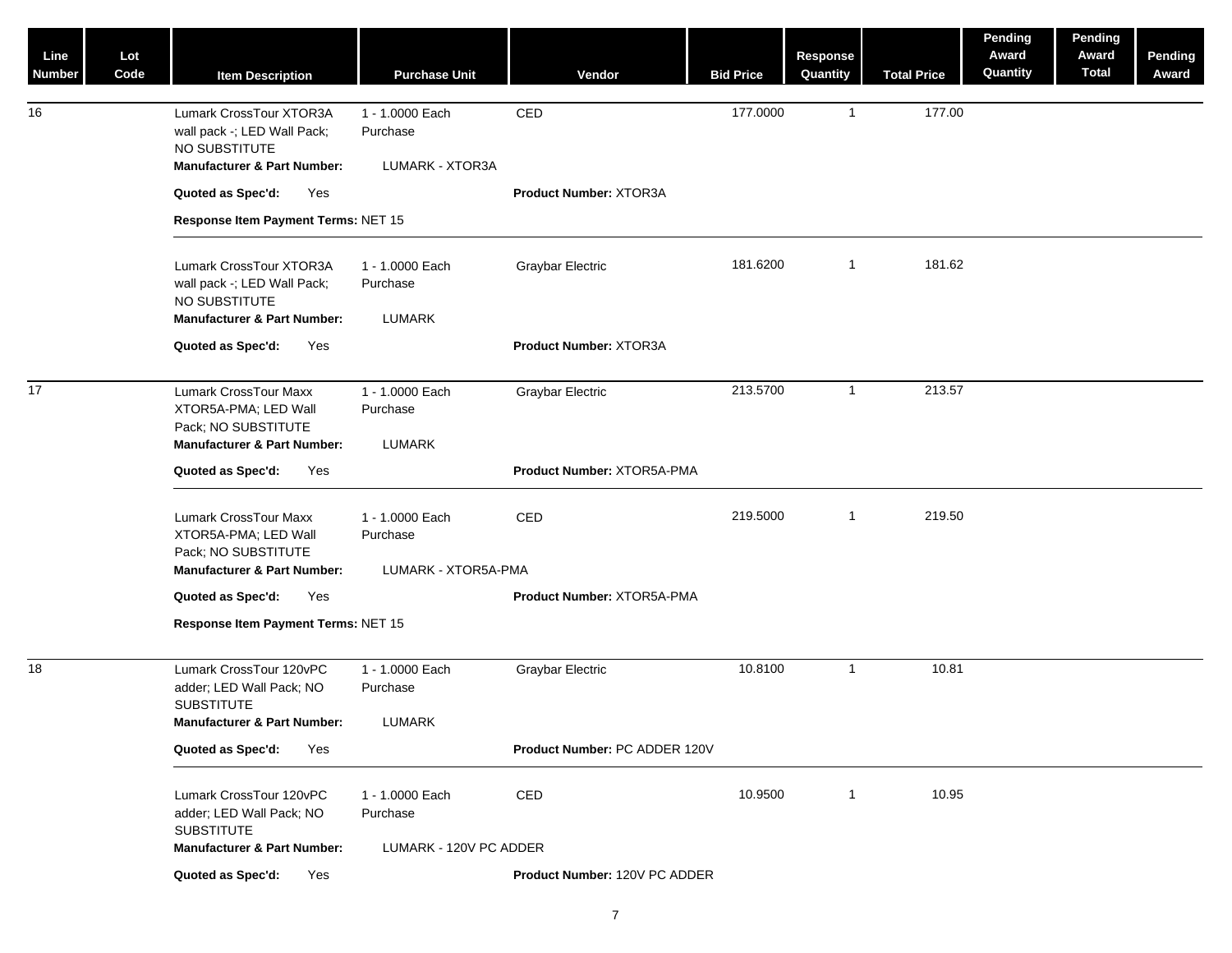| Line<br><b>Number</b> | Lot<br>Code |                                                                                                                    | <b>Purchase Unit</b>                                  | Vendor                              | <b>Bid Price</b> | <b>Response</b><br>Quantity | <b>Total Price</b> | Pending<br>Award<br>Quantity | Pending<br>Award<br><b>Total</b> | Pending<br>Award |
|-----------------------|-------------|--------------------------------------------------------------------------------------------------------------------|-------------------------------------------------------|-------------------------------------|------------------|-----------------------------|--------------------|------------------------------|----------------------------------|------------------|
|                       |             | <b>Item Description</b><br>Response Item Payment Terms: NET 15                                                     |                                                       |                                     |                  |                             |                    |                              |                                  |                  |
|                       |             |                                                                                                                    |                                                       |                                     |                  |                             |                    |                              |                                  |                  |
| 19                    |             | Lumark CrossTour 277vPC<br>adder; LED Wall Pack; NO<br><b>SUBSTITUTE</b>                                           | 1 - 1.0000 Each<br>Purchase                           | Graybar Electric                    | 10.8100          | $\overline{1}$              | 10.81              |                              |                                  |                  |
|                       |             | <b>Manufacturer &amp; Part Number:</b>                                                                             | <b>LUMARK</b>                                         |                                     |                  |                             |                    |                              |                                  |                  |
|                       |             | Quoted as Spec'd:<br>Yes                                                                                           |                                                       | Product Number: PC ADDER 277        |                  |                             |                    |                              |                                  |                  |
|                       |             | Lumark CrossTour 277vPC<br>adder; LED Wall Pack; NO<br><b>SUBSTITUTE</b><br><b>Manufacturer &amp; Part Number:</b> | 1 - 1.0000 Each<br>Purchase<br>LUMARK - 277V PC ADDER | CED                                 | 10.9500          | $\overline{1}$              | 10.95              |                              |                                  |                  |
|                       |             | Quoted as Spec'd:<br>Yes                                                                                           |                                                       | Product Number: 277V PC ADDER       |                  |                             |                    |                              |                                  |                  |
|                       |             | Response Item Payment Terms: NET 15                                                                                |                                                       |                                     |                  |                             |                    |                              |                                  |                  |
|                       |             |                                                                                                                    |                                                       |                                     |                  |                             |                    |                              |                                  |                  |
| 20                    |             | Cooper Caretaker 50w LED<br>pole light; NO SUBSTITUTE<br><b>Manufacturer &amp; Part Number:</b>                    | 1 - 1.0000 Each<br>Purchase<br>LUMARK - CTKRV1A       | CED                                 | 118.5000         | $\overline{1}$              | 118.50             |                              |                                  |                  |
|                       |             | Quoted as Spec'd:<br>Yes                                                                                           |                                                       | Product Number: CTKRV1A             |                  |                             |                    |                              |                                  |                  |
|                       |             | Response Item Payment Terms: NET 15                                                                                |                                                       |                                     |                  |                             |                    |                              |                                  |                  |
|                       |             | Response Item Notes: CARETAKER LIGHT                                                                               |                                                       |                                     |                  |                             |                    |                              |                                  |                  |
|                       |             |                                                                                                                    |                                                       |                                     |                  |                             |                    |                              |                                  |                  |
|                       |             | Cooper Caretaker 50w LED<br>pole light; NO SUBSTITUTE<br><b>Manufacturer &amp; Part Number:</b>                    | 1 - 1.0000 Each<br>Purchase<br>COOPER                 | <b>Graybar Electric</b>             | 121.0800         | $\overline{1}$              | 121.08             |                              |                                  |                  |
|                       |             | Quoted as Spec'd:<br>Yes                                                                                           |                                                       | Product Number: CTKRV1A             |                  |                             |                    |                              |                                  |                  |
|                       |             |                                                                                                                    |                                                       |                                     |                  |                             |                    |                              |                                  |                  |
| 21                    |             | Energy Solutions 40w<br>5000K MV Induction; Wall<br>Pack; NO SUBSTITUTE                                            | 1 - 1.0000 Each<br>Purchase                           | CED                                 | 265.0000         | $\overline{1}$              | 265.00             |                              |                                  |                  |
|                       |             | <b>Manufacturer &amp; Part Number:</b>                                                                             | ESI - IWP100EA40ICEUNV841                             |                                     |                  |                             |                    |                              |                                  |                  |
|                       |             | Quoted as Spec'd:<br>Yes                                                                                           |                                                       | Product Number: IWP100EA40ICEUNV841 |                  |                             |                    |                              |                                  |                  |
|                       |             | Response Item Payment Terms: NET 15                                                                                |                                                       |                                     |                  |                             |                    |                              |                                  |                  |
|                       |             | Energy Solutions 40w<br>5000K MV Induction; Wall<br>Pack; NO SUBSTITUTE                                            | 1 - 1.0000 Each<br>Purchase                           | <b>Graybar Electric</b>             | 283.1700         | $\overline{1}$              | 283.17             |                              |                                  |                  |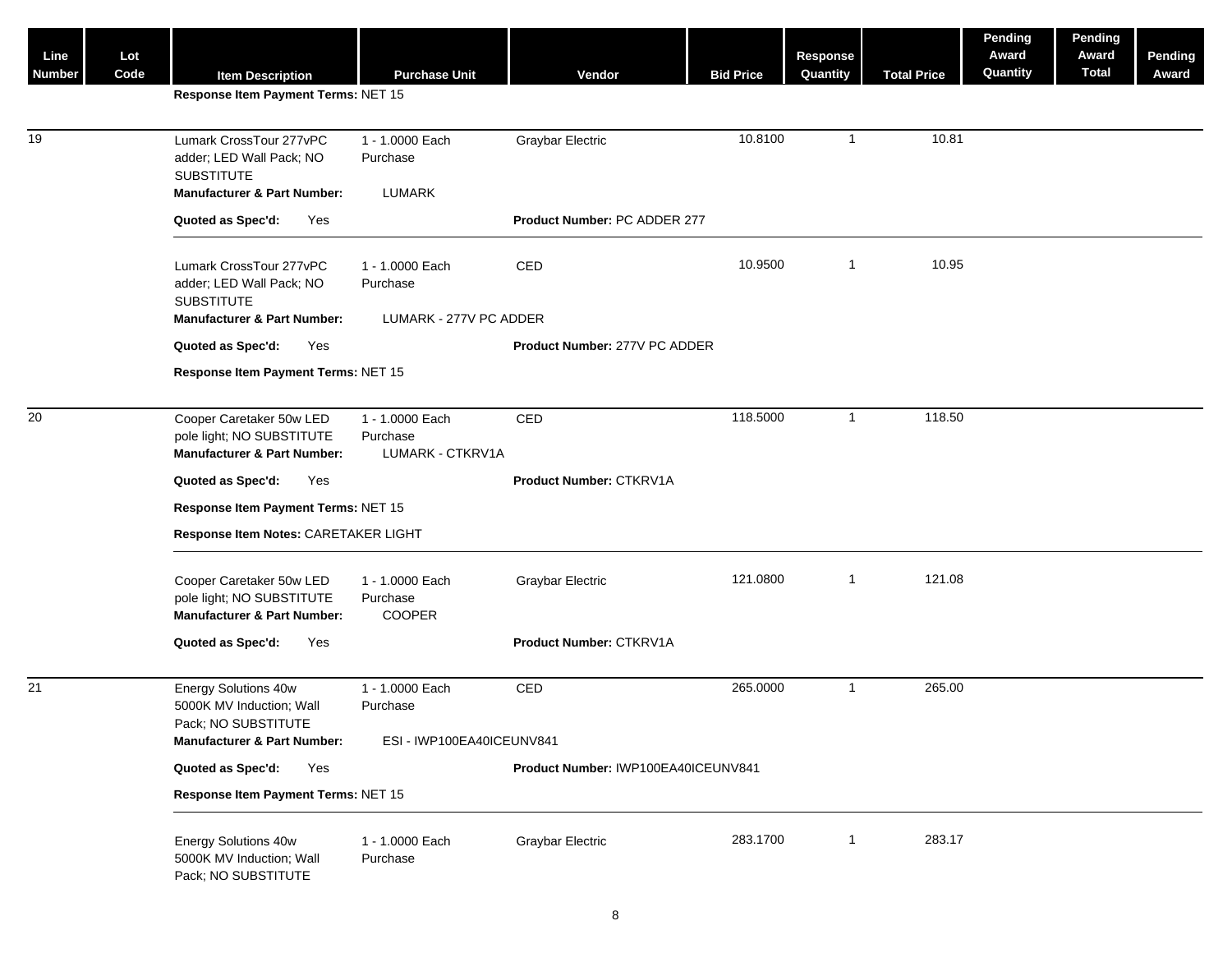| Line<br>Number | Lot<br>Code | <b>Item Description</b><br><b>Manufacturer &amp; Part Number:</b>                                                  | <b>Purchase Unit</b><br><b>ENERGY SOLUTIONS</b>          | Vendor                               | <b>Bid Price</b> | <b>Response</b><br>Quantity | <b>Total Price</b> | Pending<br>Award<br>Quantity | Pending<br>Award<br><b>Total</b> | <b>Pending</b><br>Award |
|----------------|-------------|--------------------------------------------------------------------------------------------------------------------|----------------------------------------------------------|--------------------------------------|------------------|-----------------------------|--------------------|------------------------------|----------------------------------|-------------------------|
|                |             | Quoted as Spec'd:<br>Yes                                                                                           |                                                          | Product Number: IWP100EA40ICEUNV850  |                  |                             |                    |                              |                                  |                         |
| 22             |             | Energy Solutions70w<br>5000KMV Induction; Wall<br>Pack; NO SUBSTITUTE<br><b>Manufacturer &amp; Part Number:</b>    | 1 - 1.0000 Each<br>Purchase<br><b>ENERGY SOLUTIONS</b>   | Graybar Electric                     | 419.9100         | $\overline{1}$              | 419.91             |                              |                                  |                         |
|                |             | Quoted as Spec'd:<br>Yes                                                                                           |                                                          | Product Number: IWP200EA70ICEUNV850  |                  |                             |                    |                              |                                  |                         |
|                |             | Energy Solutions70w<br>5000KMV Induction; Wall<br>Pack; NO SUBSTITUTE<br><b>Manufacturer &amp; Part Number:</b>    | 1 - 1.0000 Each<br>Purchase<br>ESI - IWP100EA70ICEUNV841 | <b>CED</b>                           | 450.0000         | $\overline{1}$              | 450.00             |                              |                                  |                         |
|                |             | Quoted as Spec'd:<br>Yes                                                                                           |                                                          | Product Number: IWP100EA70ICEUNV841  |                  |                             |                    |                              |                                  |                         |
|                |             | Response Item Payment Terms: NET 15                                                                                |                                                          |                                      |                  |                             |                    |                              |                                  |                         |
|                |             |                                                                                                                    |                                                          |                                      |                  |                             |                    |                              |                                  |                         |
| 23             |             | Energy Solutions 100w<br>5000K MV Induction; Wall<br>Pack; NO SUBSTITUTE<br><b>Manufacturer &amp; Part Number:</b> | 1 - 1.0000 Each<br>Purchase<br><b>ENERGY SOLUTIONS</b>   | Graybar Electric                     | 411.9200         | $\overline{1}$              | 411.92             |                              |                                  |                         |
|                |             | Quoted as Spec'd:<br>Yes                                                                                           |                                                          | Product Number: IWP200EA100ICEUNV850 |                  |                             |                    |                              |                                  |                         |
|                |             |                                                                                                                    |                                                          |                                      |                  |                             |                    |                              |                                  |                         |
|                |             | Energy Solutions 100w<br>5000K MV Induction; Wall<br>Pack; NO SUBSTITUTE                                           | 1 - 1.0000 Each<br>Purchase                              | CED                                  | 450.0000         | $\overline{1}$              | 450.00             |                              |                                  |                         |
|                |             | <b>Manufacturer &amp; Part Number:</b>                                                                             | ESI - IWP200EA100ICEUNV841                               |                                      |                  |                             |                    |                              |                                  |                         |
|                |             | Quoted as Spec'd:<br>Yes                                                                                           |                                                          | Product Number: IWP200EA100ICEUNV841 |                  |                             |                    |                              |                                  |                         |
|                |             | Response Item Payment Terms: NET 15                                                                                |                                                          |                                      |                  |                             |                    |                              |                                  |                         |
| 24             |             | Energy Solutions 150w<br>5000K MV Induction; Wall<br>Pack; NO SUBSTITUTE<br><b>Manufacturer &amp; Part Number:</b> | 1 - 1.0000 Each<br>Purchase<br><b>ENERGY SOLUTIONS</b>   | <b>Graybar Electric</b>              | 411.9200         | $\overline{1}$              | 411.92             |                              |                                  |                         |
|                |             | Quoted as Spec'd:<br>Yes                                                                                           |                                                          | Product Number: IWP200EA100150ICEUNV |                  |                             |                    |                              |                                  |                         |
|                |             |                                                                                                                    |                                                          |                                      |                  |                             |                    |                              |                                  |                         |
|                |             | Energy Solutions 150w<br>5000K MV Induction; Wall<br>Pack; NO SUBSTITUTE                                           | 1 - 1.0000 Each<br>Purchase                              | CED                                  | 465.0000         | $\overline{1}$              | 465.00             |                              |                                  |                         |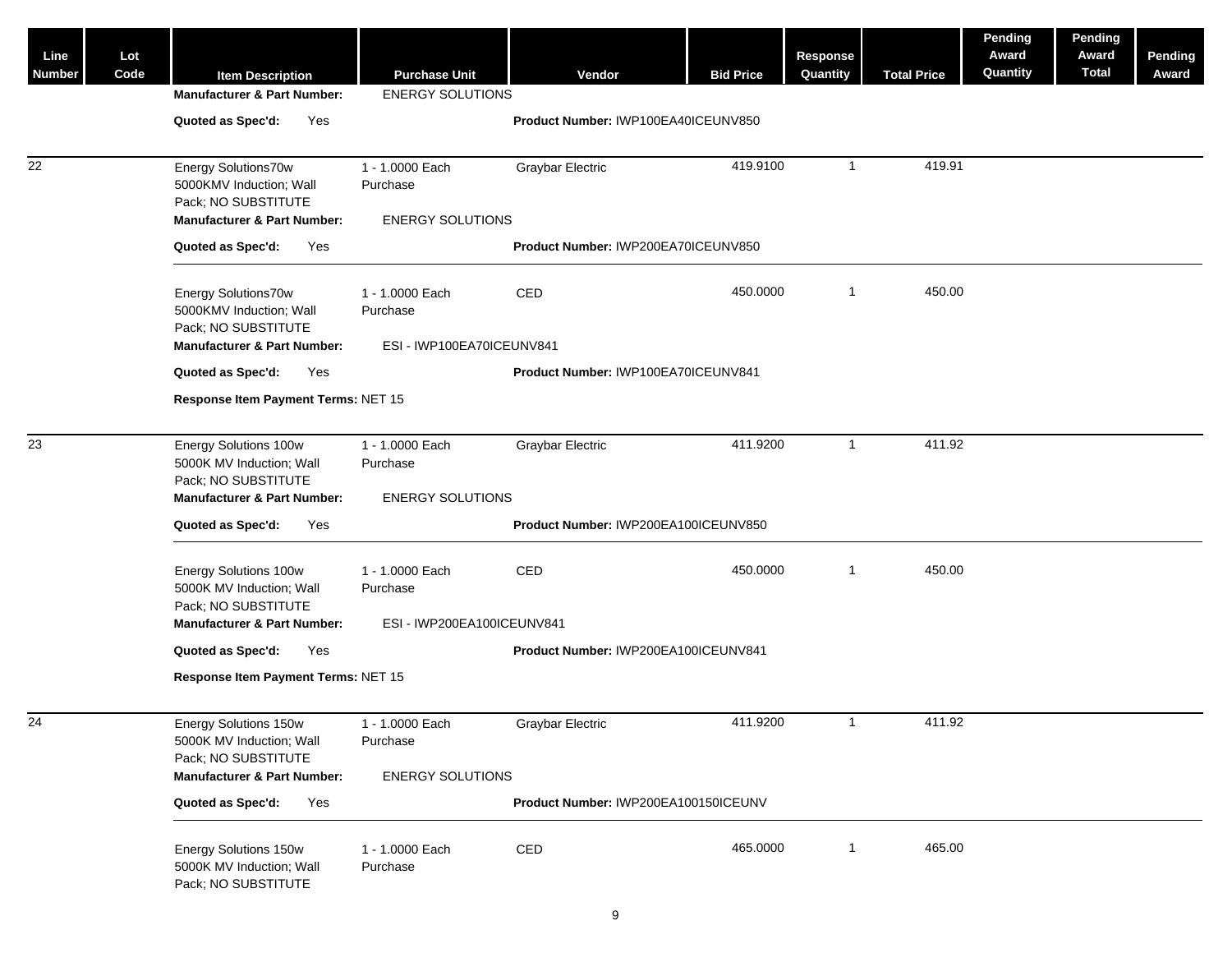| Line<br>Number | Lot<br>Code | <b>Item Description</b><br><b>Manufacturer &amp; Part Number:</b>                    | <b>Purchase Unit</b><br>ESI - IWP200EA100-150ICEUN | Vendor                               | <b>Bid Price</b> | Response<br>Quantity | <b>Total Price</b> | <b>Pending</b><br>Award<br>Quantity | Pending<br>Award<br><b>Total</b> | <b>Pending</b><br>Award |
|----------------|-------------|--------------------------------------------------------------------------------------|----------------------------------------------------|--------------------------------------|------------------|----------------------|--------------------|-------------------------------------|----------------------------------|-------------------------|
|                |             | Quoted as Spec'd:<br>Yes                                                             |                                                    | Product Number: IWP200EA100-150ICEUN |                  |                      |                    |                                     |                                  |                         |
|                |             | Response Item Payment Terms: NET 15                                                  |                                                    |                                      |                  |                      |                    |                                     |                                  |                         |
|                |             | Response Item Notes: COMPLETE PART NUMBER IWP200EA100-150ICEUNV841                   |                                                    |                                      |                  |                      |                    |                                     |                                  |                         |
| 25             |             | Lithonia IBH 12L MVOLT                                                               | 1 - 1.0000 Each                                    | CED                                  | 223.5000         | $\overline{1}$       | 223.50             |                                     |                                  |                         |
|                |             | WGX; High Bay; NO<br><b>SUBSTITUTE</b>                                               | Purchase                                           |                                      |                  |                      |                    |                                     |                                  |                         |
|                |             | <b>Manufacturer &amp; Part Number:</b>                                               | LITHONIA - IBH1200LMSD080MDMVOL                    |                                      |                  |                      |                    |                                     |                                  |                         |
|                |             | Quoted as Spec'd:<br>Yes                                                             |                                                    | Product Number: IBH1200LMSD080MDMVOL |                  |                      |                    |                                     |                                  |                         |
|                |             | Response Item Payment Terms: NET 15                                                  |                                                    |                                      |                  |                      |                    |                                     |                                  |                         |
|                |             | Response Item Notes: COMPLETE CATALOG NUMBER IBH12000LMSD080MDMVOLTGZ1040K80CRIWHWGX |                                                    |                                      |                  |                      |                    |                                     |                                  |                         |
|                |             | Lithonia IBH 12L MVOLT<br>WGX; High Bay; NO<br><b>SUBSTITUTE</b>                     | 1 - 1.0000 Each<br>Purchase                        | <b>Graybar Electric</b>              | 236.6500         | $\overline{1}$       | 236.65             |                                     |                                  |                         |
|                |             | <b>Manufacturer &amp; Part Number:</b>                                               | <b>LITHONIA</b>                                    |                                      |                  |                      |                    |                                     |                                  |                         |
|                |             | Quoted as Spec'd:<br>Yes                                                             |                                                    | Product Number: IBH12LSD080MDMVOLTGZ |                  |                      |                    |                                     |                                  |                         |
|                |             |                                                                                      |                                                    |                                      |                  |                      |                    |                                     |                                  |                         |
| 26             |             | Lithonia IBH 18L MVOLT<br>WGX; High Bay; NO<br><b>SUBSTITUTE</b>                     | 1 - 1.0000 Each<br>Purchase                        | <b>Graybar Electric</b>              | 386.8100         | $\overline{1}$       | 386.81             |                                     |                                  |                         |
|                |             | <b>Manufacturer &amp; Part Number:</b>                                               | <b>LITHONIA</b>                                    |                                      |                  |                      |                    |                                     |                                  |                         |
|                |             | Quoted as Spec'd:<br>Yes                                                             |                                                    | Product Number: IBH18LMSD080MDMVOLTG |                  |                      |                    |                                     |                                  |                         |
|                |             | Lithonia IBH 18L MVOLT<br>WGX; High Bay; NO                                          | 1 - 1.0000 Each<br>Purchase                        | CED                                  | 388.9500         | $\overline{1}$       | 388.95             |                                     |                                  |                         |
|                |             | <b>SUBSTITUTE</b><br><b>Manufacturer &amp; Part Number:</b>                          | LITHONIA - IBH18000LMSD080MDMVO                    |                                      |                  |                      |                    |                                     |                                  |                         |
|                |             | Quoted as Spec'd:<br>Yes                                                             |                                                    | Product Number: IBH18000LMSD080MDMVO |                  |                      |                    |                                     |                                  |                         |
|                |             | Response Item Payment Terms: NET 15                                                  |                                                    |                                      |                  |                      |                    |                                     |                                  |                         |
|                |             | Response Item Notes: COMPLETE CATALOG NUMBER IBH18000LMSD080MDMVOLTGZ1040K80CRIWHWGX |                                                    |                                      |                  |                      |                    |                                     |                                  |                         |
| 27             |             | Lithonia IBH 24L MVOLT<br>WGX; High Bay; NO<br><b>SUBSTITUTE</b>                     | 1 - 1.0000 Each<br>Purchase                        | CED                                  | 421.8000         | $\overline{1}$       | 421.80             |                                     |                                  |                         |
|                |             | <b>Manufacturer &amp; Part Number:</b>                                               | LITHONIA - IBH24000LMSD080MDMVO                    |                                      |                  |                      |                    |                                     |                                  |                         |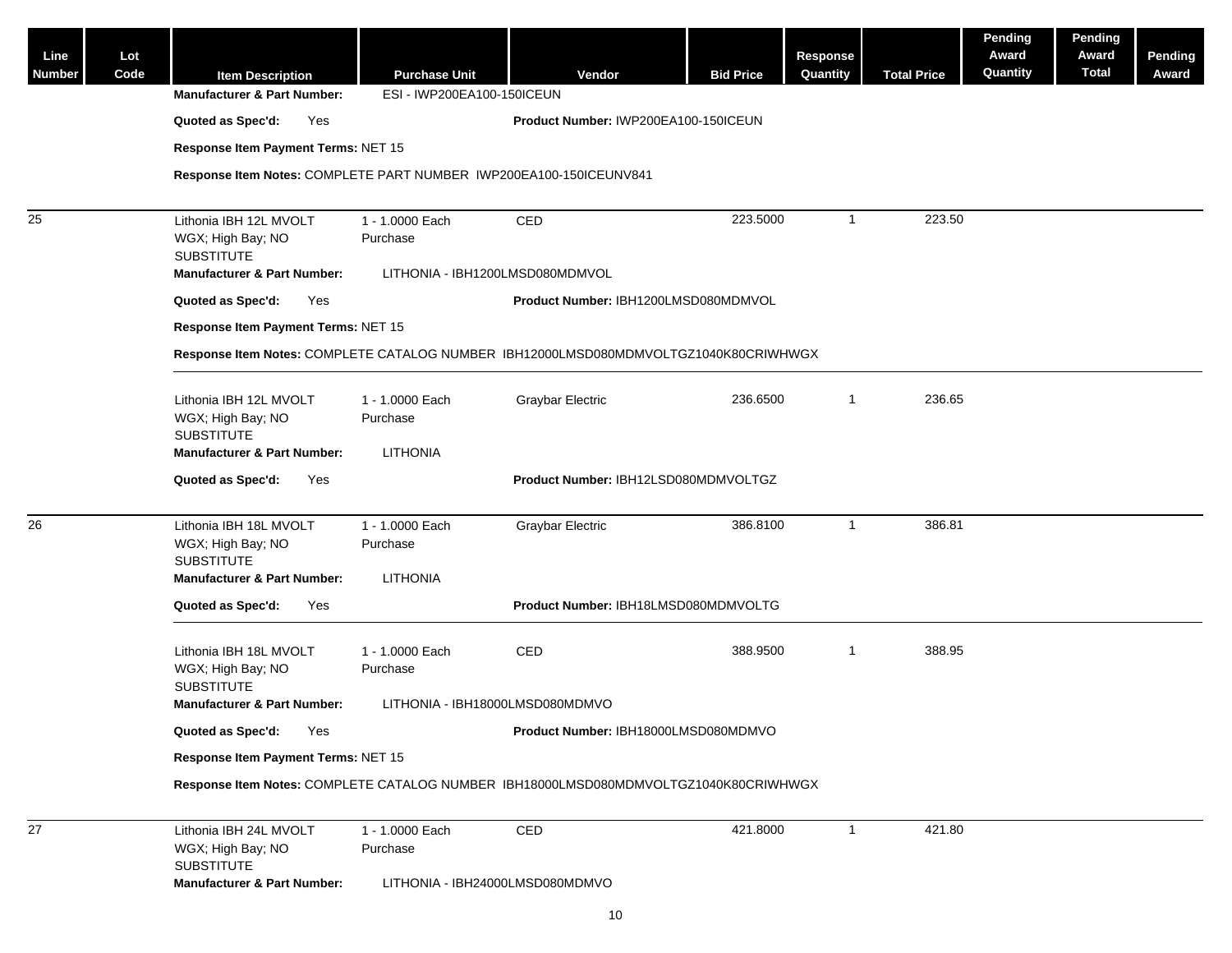| Line<br><b>Number</b> | Lot<br>Code | <b>Item Description</b>                                                              | <b>Purchase Unit</b>                                      | Vendor                               | <b>Bid Price</b> | <b>Response</b><br>Quantity | <b>Total Price</b> | Pending<br>Award<br>Quantity | Pending<br>Award<br><b>Total</b> | Pending<br>Award |
|-----------------------|-------------|--------------------------------------------------------------------------------------|-----------------------------------------------------------|--------------------------------------|------------------|-----------------------------|--------------------|------------------------------|----------------------------------|------------------|
|                       |             | Quoted as Spec'd:<br>Yes                                                             |                                                           | Product Number: IBH24000LMSD080MDMVO |                  |                             |                    |                              |                                  |                  |
|                       |             | Response Item Payment Terms: NET 15                                                  |                                                           |                                      |                  |                             |                    |                              |                                  |                  |
|                       |             | Response Item Notes: COMPLETE CATALOG NUMBER IBH24000LMSD080MDMVOLTGZ1040K80CRIWHWGX |                                                           |                                      |                  |                             |                    |                              |                                  |                  |
|                       |             | Lithonia IBH 24L MVOLT<br>WGX; High Bay; NO<br><b>SUBSTITUTE</b>                     | 1 - 1.0000 Each<br>Purchase                               | Graybar Electric                     | 446.8600         | $\mathbf{1}$                | 446.86             |                              |                                  |                  |
|                       |             | <b>Manufacturer &amp; Part Number:</b>                                               | <b>LITHONIA</b>                                           |                                      |                  |                             |                    |                              |                                  |                  |
|                       |             | Quoted as Spec'd:<br>Yes                                                             |                                                           | Product Number: IBH24LMSD080MDMVOLTG |                  |                             |                    |                              |                                  |                  |
| 28                    |             | Lithonia LBL4LP850; Wrap;<br>NO SUBSTITUTE<br><b>Manufacturer &amp; Part Number:</b> | 1 - 1.0000 Each<br>Purchase<br>LITHONIA - LBL440LEZ1LP850 | CED                                  | 112.2500         | $\mathbf{1}$                | 112.25             |                              |                                  |                  |
|                       |             | Quoted as Spec'd:<br>Yes                                                             |                                                           | Product Number: LBL440LEZ1LP850      |                  |                             |                    |                              |                                  |                  |
|                       |             | Response Item Payment Terms: NET 15                                                  |                                                           |                                      |                  |                             |                    |                              |                                  |                  |
|                       |             |                                                                                      |                                                           |                                      |                  |                             |                    |                              |                                  |                  |
|                       |             | Lithonia LBL4LP850; Wrap;<br>NO SUBSTITUTE<br><b>Manufacturer &amp; Part Number:</b> | 1 - 1.0000 Each<br>Purchase<br><b>LITHONIA</b>            | <b>Graybar Electric</b>              | 118.9200         | $\overline{1}$              | 118.92             |                              |                                  |                  |
|                       |             | Quoted as Spec'd:<br>Yes                                                             |                                                           | Product Number: LBL4-40L-EX1-LP850   |                  |                             |                    |                              |                                  |                  |
| 29                    |             | Lithonia TWR1 LED 1 50K<br>MVOLT DDB; Wall Pack; NO<br><b>SUBSTITUTE</b>             | 1 - 1.0000 Each<br>Purchase                               | CED                                  | 198.4500         | $\mathbf{1}$                | 198.45             |                              |                                  |                  |
|                       |             | <b>Manufacturer &amp; Part Number:</b>                                               | LITHONIA - TWR1LED150KMVOLTDDB                            |                                      |                  |                             |                    |                              |                                  |                  |
|                       |             | Quoted as Spec'd:<br>Yes                                                             |                                                           | Product Number: TWR1LED150KMVOLTDDB  |                  |                             |                    |                              |                                  |                  |
|                       |             | Response Item Payment Terms: NET 15                                                  |                                                           |                                      |                  |                             |                    |                              |                                  |                  |
|                       |             | Lithonia TWR1 LED 1 50K<br>MVOLT DDB; Wall Pack; NO<br><b>SUBSTITUTE</b>             | 1 - 1.0000 Each<br>Purchase                               | Graybar Electric                     | 210.2200         | $\mathbf{1}$                | 210.22             |                              |                                  |                  |
|                       |             | <b>Manufacturer &amp; Part Number:</b>                                               | LITHONIA                                                  |                                      |                  |                             |                    |                              |                                  |                  |
|                       |             | Quoted as Spec'd:<br>Yes                                                             |                                                           | Product Number: TWR1LED150KMVOLTDDB  |                  |                             |                    |                              |                                  |                  |
| 30                    |             | Lithonia TWR1 LED 2 50K<br>MVOLT DDB; Wall Pack; NO<br><b>SUBSTITUTE</b>             | 1 - 1.0000 Each<br>Purchase                               | CED                                  | 311.8500         | $\mathbf{1}$                | 311.85             |                              |                                  |                  |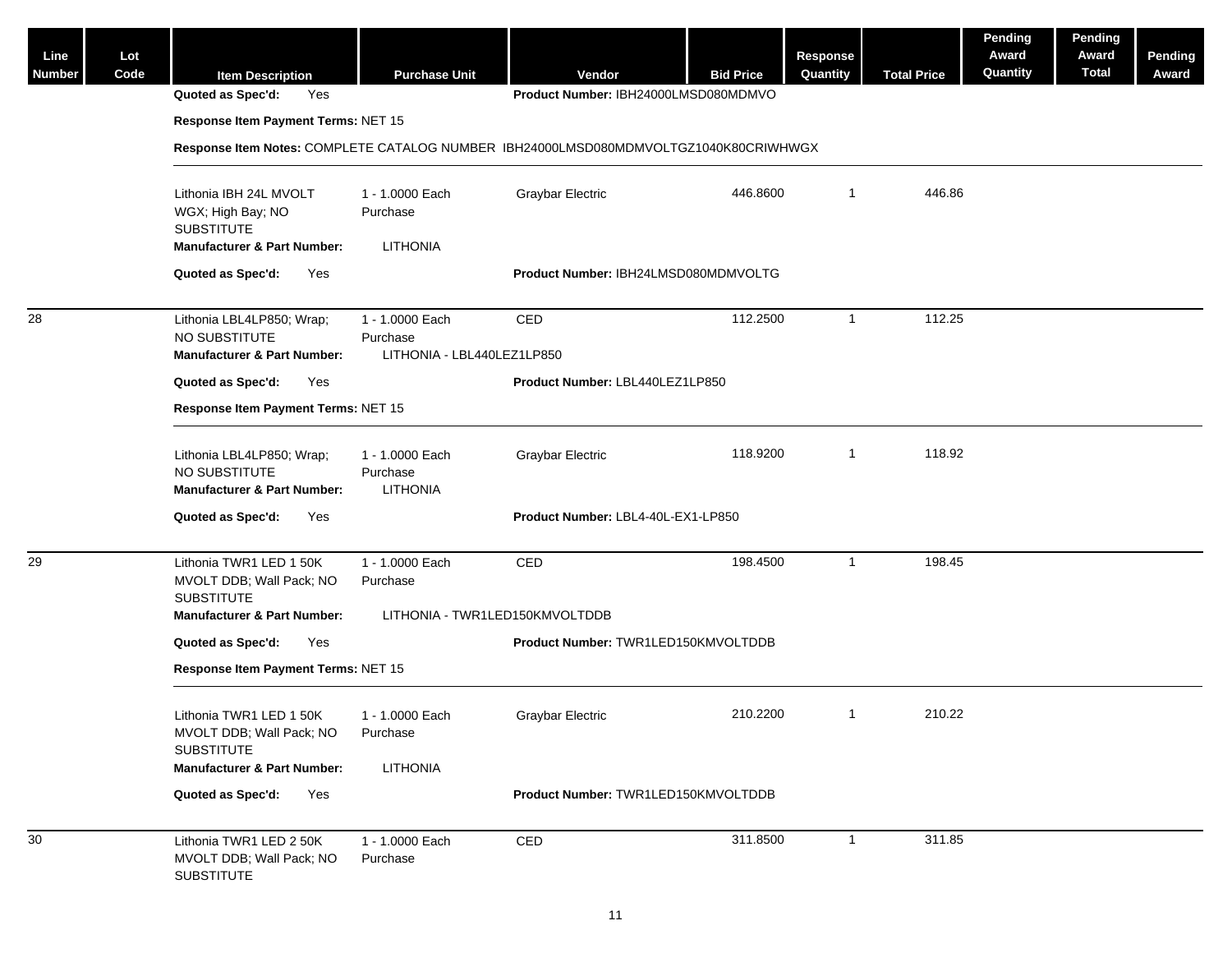| Line<br><b>Number</b> | Lot<br>Code | <b>Item Description</b><br><b>Manufacturer &amp; Part Number:</b>                                                  | <b>Purchase Unit</b><br>LITHONIA - TWR1LED250KMVOLTDDB | Vendor                              | <b>Bid Price</b> | <b>Response</b><br>Quantity | <b>Total Price</b> | Pending<br>Award<br>Quantity | Pending<br>Award<br><b>Total</b> | Pending<br>Award |
|-----------------------|-------------|--------------------------------------------------------------------------------------------------------------------|--------------------------------------------------------|-------------------------------------|------------------|-----------------------------|--------------------|------------------------------|----------------------------------|------------------|
|                       |             | Quoted as Spec'd:<br>Yes                                                                                           |                                                        | Product Number: TWR1LED250KMVOLTDDB |                  |                             |                    |                              |                                  |                  |
|                       |             | Response Item Payment Terms: NET 15                                                                                |                                                        |                                     |                  |                             |                    |                              |                                  |                  |
|                       |             |                                                                                                                    |                                                        |                                     |                  |                             |                    |                              |                                  |                  |
|                       |             | Lithonia TWR1 LED 2 50K<br>MVOLT DDB; Wall Pack; NO<br><b>SUBSTITUTE</b>                                           | 1 - 1.0000 Each<br>Purchase                            | <b>Graybar Electric</b>             | 330.3800         | $\overline{1}$              | 330.38             |                              |                                  |                  |
|                       |             | <b>Manufacturer &amp; Part Number:</b>                                                                             | <b>LITHONIA</b>                                        |                                     |                  |                             |                    |                              |                                  |                  |
|                       |             | Quoted as Spec'd:<br>Yes                                                                                           |                                                        | Product Number: TWR1LED250KMVOLTDDB |                  |                             |                    |                              |                                  |                  |
| 31                    |             | Lithonia TWR1 LED 3 50K<br>MVOLT DDB; Wall Pack; NO<br><b>SUBSTITUTE</b>                                           | 1 - 1.0000 Each<br>Purchase                            | CED                                 | 357.1500         | $\overline{1}$              | 357.15             |                              |                                  |                  |
|                       |             | <b>Manufacturer &amp; Part Number:</b>                                                                             | LITHONIA - TWR1LED350KMVOLTDDB                         |                                     |                  |                             |                    |                              |                                  |                  |
|                       |             | Quoted as Spec'd:<br>Yes                                                                                           |                                                        | Product Number: TWR1LED350KMVOLTDDB |                  |                             |                    |                              |                                  |                  |
|                       |             | Response Item Payment Terms: NET 15                                                                                |                                                        |                                     |                  |                             |                    |                              |                                  |                  |
|                       |             | Lithonia TWR1 LED 3 50K<br>MVOLT DDB; Wall Pack; NO<br><b>SUBSTITUTE</b><br><b>Manufacturer &amp; Part Number:</b> | 1 - 1.0000 Each<br>Purchase<br><b>LITHONIA</b>         | <b>Graybar Electric</b>             | 378.3800         | $\overline{1}$              | 378.38             |                              |                                  |                  |
|                       |             | Quoted as Spec'd:<br>Yes                                                                                           |                                                        | Product Number: TWR1LED350KMVOLTDDB |                  |                             |                    |                              |                                  |                  |
|                       |             |                                                                                                                    |                                                        |                                     |                  |                             |                    |                              |                                  |                  |
| 32                    |             | Lithonia VRC LED 150<br>MVOLT; Canopy; NO<br><b>SUBSTITUTE</b>                                                     | 1 - 1.0000 Each<br>Purchase                            | CED                                 | 311.8400         | $\overline{1}$              | 311.84             |                              |                                  |                  |
|                       |             | <b>Manufacturer &amp; Part Number:</b>                                                                             | LITHONIA - VRCLED150MVOLT                              |                                     |                  |                             |                    |                              |                                  |                  |
|                       |             | Quoted as Spec'd:<br>Yes                                                                                           |                                                        | Product Number: VRCLED150MVOLT      |                  |                             |                    |                              |                                  |                  |
|                       |             | Response Item Payment Terms: NET 15                                                                                |                                                        |                                     |                  |                             |                    |                              |                                  |                  |
|                       |             | Lithonia VRC LED 150<br>MVOLT; Canopy; NO<br><b>SUBSTITUTE</b><br><b>Manufacturer &amp; Part Number:</b>           | 1 - 1.0000 Each<br>Purchase<br><b>LITHONIA</b>         | <b>Graybar Electric</b>             | 330.3800         | $\overline{1}$              | 330.38             |                              |                                  |                  |
|                       |             | Quoted as Spec'd:<br>Yes                                                                                           |                                                        | Product Number: VRCLED150KMVOLT     |                  |                             |                    |                              |                                  |                  |
|                       |             |                                                                                                                    |                                                        |                                     |                  |                             |                    |                              |                                  |                  |

12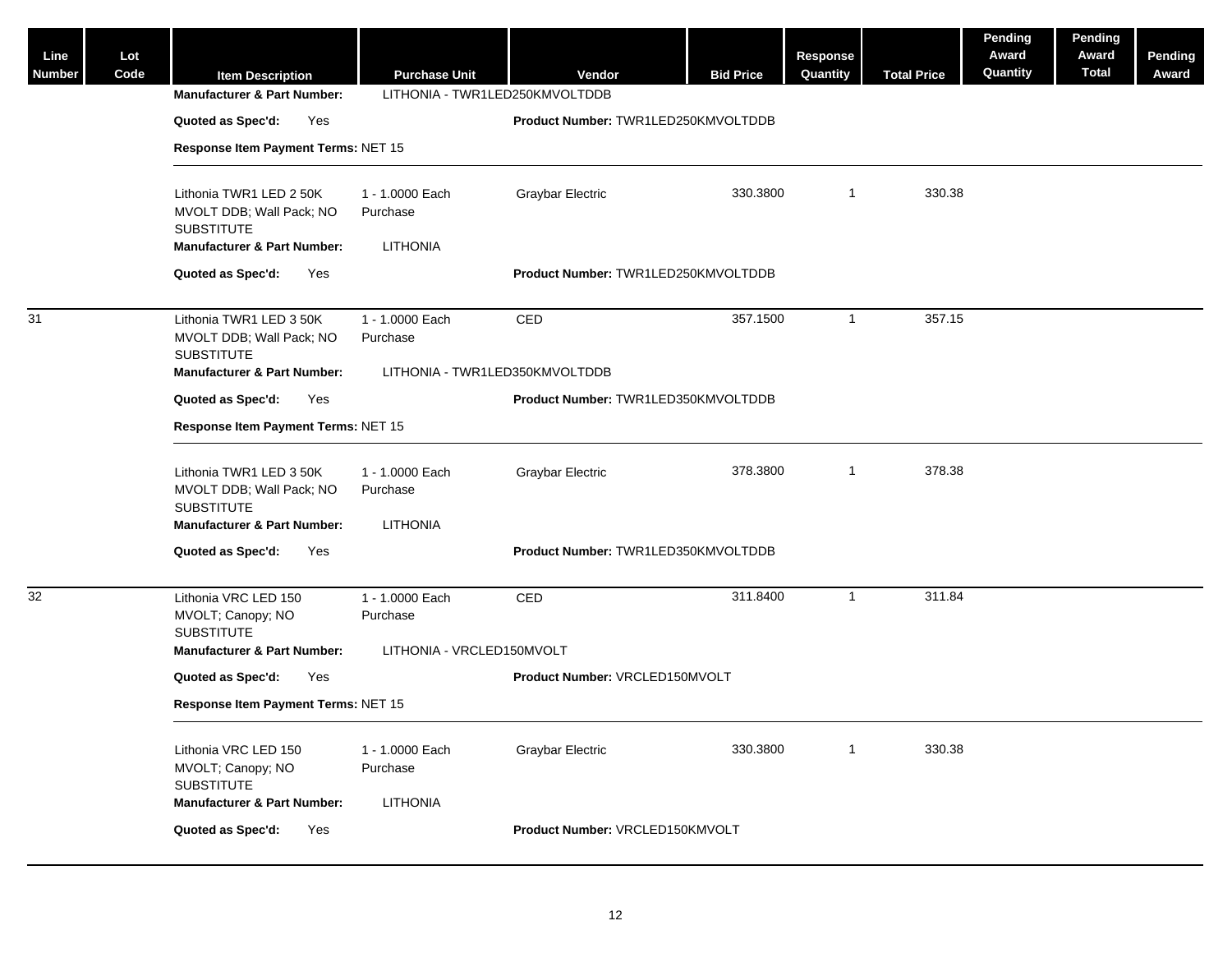| Line<br><b>Number</b> | Lot<br>Code | <b>Item Description</b>                                                                                       | <b>Purchase Unit</b>                    | Vendor                           | <b>Bid Price</b> | Response<br>Quantity | <b>Total Price</b> | Pending<br>Award<br>Quantity | Pending<br>Award<br><b>Total</b> | Pending<br>Award |
|-----------------------|-------------|---------------------------------------------------------------------------------------------------------------|-----------------------------------------|----------------------------------|------------------|----------------------|--------------------|------------------------------|----------------------------------|------------------|
| 33                    |             | Lithonia 2GTL4LP850 2x4<br>LED Troffer; NO<br><b>SUBSTITUTE</b>                                               | 1 - 1.0000 Each<br>Purchase             | CED                              | 118.0000         | $\mathbf{1}$         | 118.00             |                              |                                  |                  |
|                       |             | <b>Manufacturer &amp; Part Number:</b>                                                                        | LITHONIA - 2GTL440LEZ1LP850             |                                  |                  |                      |                    |                              |                                  |                  |
|                       |             | Quoted as Spec'd:<br>Yes                                                                                      |                                         | Product Number: 2GTL440LEZ1LP850 |                  |                      |                    |                              |                                  |                  |
|                       |             | Lithonia 2GTL4LP850 2x4<br>LED Troffer; NO<br><b>SUBSTITUTE</b>                                               | 1 - 1.0000 Each<br>Purchase             | <b>Graybar Electric</b>          | 124.9700         | $\mathbf{1}$         | 124.97             |                              |                                  |                  |
|                       |             | <b>Manufacturer &amp; Part Number:</b>                                                                        | <b>LITHONIA</b>                         |                                  |                  |                      |                    |                              |                                  |                  |
|                       |             | Quoted as Spec'd:<br>Yes                                                                                      |                                         | Product Number: 2GTL440LEZ1LP850 |                  |                      |                    |                              |                                  |                  |
| 34                    |             | Lithonia 2GTL2LP850 2x2<br>LED Troffer; NO<br><b>SUBSTITUTE</b>                                               | 1 - 1.0000 Each<br>Purchase             | CED                              | 112.2500         | $\mathbf{1}$         | 112.25             |                              |                                  |                  |
|                       |             | <b>Manufacturer &amp; Part Number:</b>                                                                        | LITHONIA - 2GTL240LEZ1LP850             |                                  |                  |                      |                    |                              |                                  |                  |
|                       |             | Quoted as Spec'd:<br>Yes                                                                                      |                                         | Product Number: 2GTL240LEZ1LP850 |                  |                      |                    |                              |                                  |                  |
|                       |             | Lithonia 2GTL2LP850 2x2<br>LED Troffer; NO<br><b>SUBSTITUTE</b>                                               | 1 - 1.0000 Each<br>Purchase             | <b>Graybar Electric</b>          | 118.9200         | $\mathbf{1}$         | 118.92             |                              |                                  |                  |
|                       |             | <b>Manufacturer &amp; Part Number:</b>                                                                        | <b>LITHONIA</b>                         |                                  |                  |                      |                    |                              |                                  |                  |
|                       |             | Quoted as Spec'd:<br>Yes                                                                                      |                                         | Product Number: 2GTL240LEX1LP850 |                  |                      |                    |                              |                                  |                  |
| 35                    |             | Lithonia GTL4347LP850 1'x<br>4' LED Troffer NO<br><b>SUBSTITUTE</b>                                           | 1 - 1.0000 Each<br>Purchase             | CED                              | 123.6500         | $\mathbf{1}$         | 123.65             |                              |                                  |                  |
|                       |             | <b>Manufacturer &amp; Part Number:</b>                                                                        | LITHONIA - GTL440LEZ1LP850              |                                  |                  |                      |                    |                              |                                  |                  |
|                       |             | Quoted as Spec'd:<br>Yes                                                                                      |                                         | Product Number: GTL440LEZ1LP850  |                  |                      |                    |                              |                                  |                  |
|                       |             | Lithonia GTL4347LP850 1'x<br>4' LED Troffer NO<br><b>SUBSTITUTE</b><br><b>Manufacturer &amp; Part Number:</b> | 1 - 1.0000 Each<br>Purchase<br>LITHONIA | <b>Graybar Electric</b>          | 130.9700         | $\mathbf{1}$         | 130.97             |                              |                                  |                  |
|                       |             | Quoted as Spec'd:<br>Yes                                                                                      |                                         | Product Number: GTL440LEZ1LP850  |                  |                      |                    |                              |                                  |                  |
| 36                    |             | Osram                                                                                                         | 1 - 1.0000 Each                         | CED                              | 310.0000         | $\mathbf{1}$         | 310.00             |                              |                                  |                  |
|                       |             | LSC/L/40/T5/UNV/BZ;<br>Canopy; NO SUBSTITUTE                                                                  | Purchase                                |                                  |                  |                      |                    |                              |                                  |                  |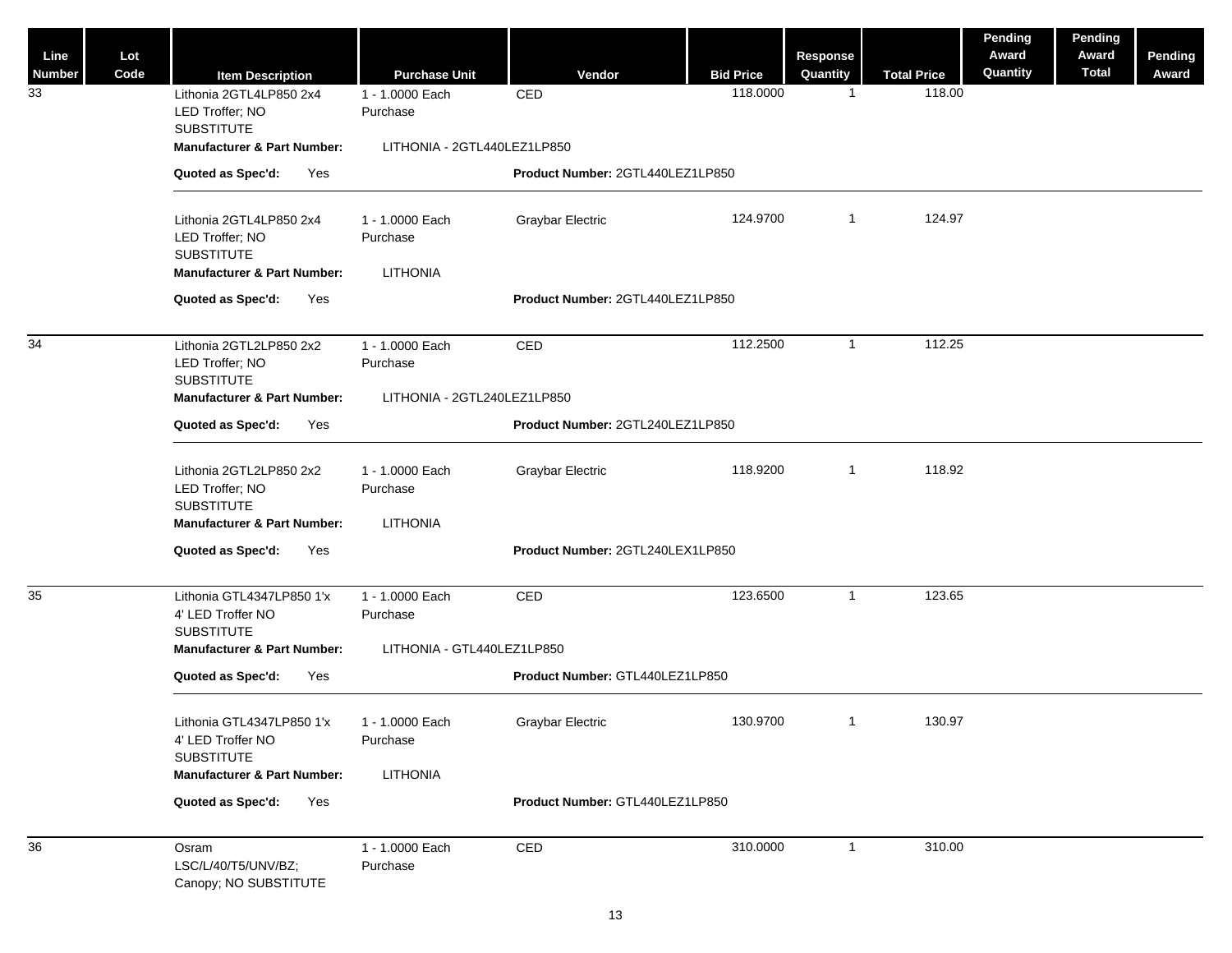| Line<br><b>Number</b> | Lot<br>Code | <b>Item Description</b>                                                                                                                          | <b>Purchase Unit</b>                                           | Vendor                               | <b>Bid Price</b> | Response<br>Quantity | <b>Total Price</b> | Pending<br>Award<br>Quantity | Pending<br>Award<br><b>Total</b> | <b>Pending</b><br>Award |  |  |
|-----------------------|-------------|--------------------------------------------------------------------------------------------------------------------------------------------------|----------------------------------------------------------------|--------------------------------------|------------------|----------------------|--------------------|------------------------------|----------------------------------|-------------------------|--|--|
|                       |             | <b>Manufacturer &amp; Part Number:</b>                                                                                                           | ESI - VN50IG41U5KW                                             |                                      |                  |                      |                    |                              |                                  |                         |  |  |
|                       |             | Quoted as Spec'd:<br>Yes                                                                                                                         |                                                                | Product Number: VN50IG41U5KW         |                  |                      |                    |                              |                                  |                         |  |  |
|                       |             | Response Item Payment Terms: NET 15                                                                                                              |                                                                |                                      |                  |                      |                    |                              |                                  |                         |  |  |
|                       |             | Response Item Notes: SYLVANIA NO LONGER MANUFACTURES THIS FIXTURE. THIS IS AN EXACT REPLACEMNET BUT ONY IN<br>WHITE.                             |                                                                |                                      |                  |                      |                    |                              |                                  |                         |  |  |
| $\overline{37}$       |             | Osram<br>LSC/L/55/T5/UNV/BZ;<br>Canopy; NO SUBSTITUTE<br><b>Manufacturer &amp; Part Number:</b>                                                  | 1 - 1.0000 Each<br>Purchase<br>ESI - VN50IG55U5KW              | CED                                  | 375.0000         | $\mathbf{1}$         | 375.00             |                              |                                  |                         |  |  |
|                       |             | Quoted as Spec'd:<br>Yes                                                                                                                         |                                                                | Product Number: VN50IG55U5KW         |                  |                      |                    |                              |                                  |                         |  |  |
|                       |             | Response Item Payment Terms: NET 15                                                                                                              |                                                                |                                      |                  |                      |                    |                              |                                  |                         |  |  |
| 38                    |             | Sylvania Ultra HE T8 Retrofit<br>Kits<br>LED22T8/L48/F/DIM1x2HE/<br>850/UNV<br>NO<br><b>SUBSTITUTE</b><br><b>Manufacturer &amp; Part Number:</b> | 1 - 1.0000 Each<br>Purchase<br>SYLVANIA - LED22T8/L48/F/DIM1x2 | CED                                  | 99.0000          | $\mathbf{1}$         | 99.00              |                              |                                  |                         |  |  |
|                       |             | Quoted as Spec'd:<br>Yes                                                                                                                         |                                                                | Product Number: LED22T8/L48/F/DIM1x2 |                  |                      |                    |                              |                                  |                         |  |  |
|                       |             | Response Item Payment Terms: NET 15                                                                                                              |                                                                |                                      |                  |                      |                    |                              |                                  |                         |  |  |
|                       |             | Response Item Notes: COMPLETE PART NUMBER LED22T8/L48/F/DIM1x2HE/850/UNV                                                                         |                                                                |                                      |                  |                      |                    |                              |                                  |                         |  |  |
| 39                    |             | Cooper B Line Speed link<br>and Y-toggle; NO<br><b>SUBSTITUTE</b>                                                                                | 1 - 1.0000 Each<br>Purchase<br>BLINE - BYKT18-063-40K          | CED                                  | 3.7500           | $\mathbf{1}$         | 3.75               |                              |                                  |                         |  |  |
|                       |             | <b>Manufacturer &amp; Part Number:</b>                                                                                                           |                                                                |                                      |                  |                      |                    |                              |                                  |                         |  |  |
|                       |             | Quoted as Spec'd:<br>Yes                                                                                                                         |                                                                | Product Number: BYKT18-063-40K       |                  |                      |                    |                              |                                  |                         |  |  |
|                       |             | Response Item Payment Terms: NET 15                                                                                                              |                                                                |                                      |                  |                      |                    |                              |                                  |                         |  |  |
|                       |             | Cooper B Line Speed link<br>and Y-toggle; NO<br><b>SUBSTITUTE</b><br><b>Manufacturer &amp; Part Number:</b>                                      | 1 - 1.0000 Each<br>Purchase<br><b>B</b> line                   | Graybar Electric                     | 9.8900           | $\mathbf{1}$         | 9.89               |                              |                                  |                         |  |  |
|                       |             | Quoted as Spec'd:<br>Yes                                                                                                                         |                                                                | Product Number: BKTY                 |                  |                      |                    |                              |                                  |                         |  |  |
|                       |             |                                                                                                                                                  |                                                                |                                      |                  |                      |                    |                              |                                  |                         |  |  |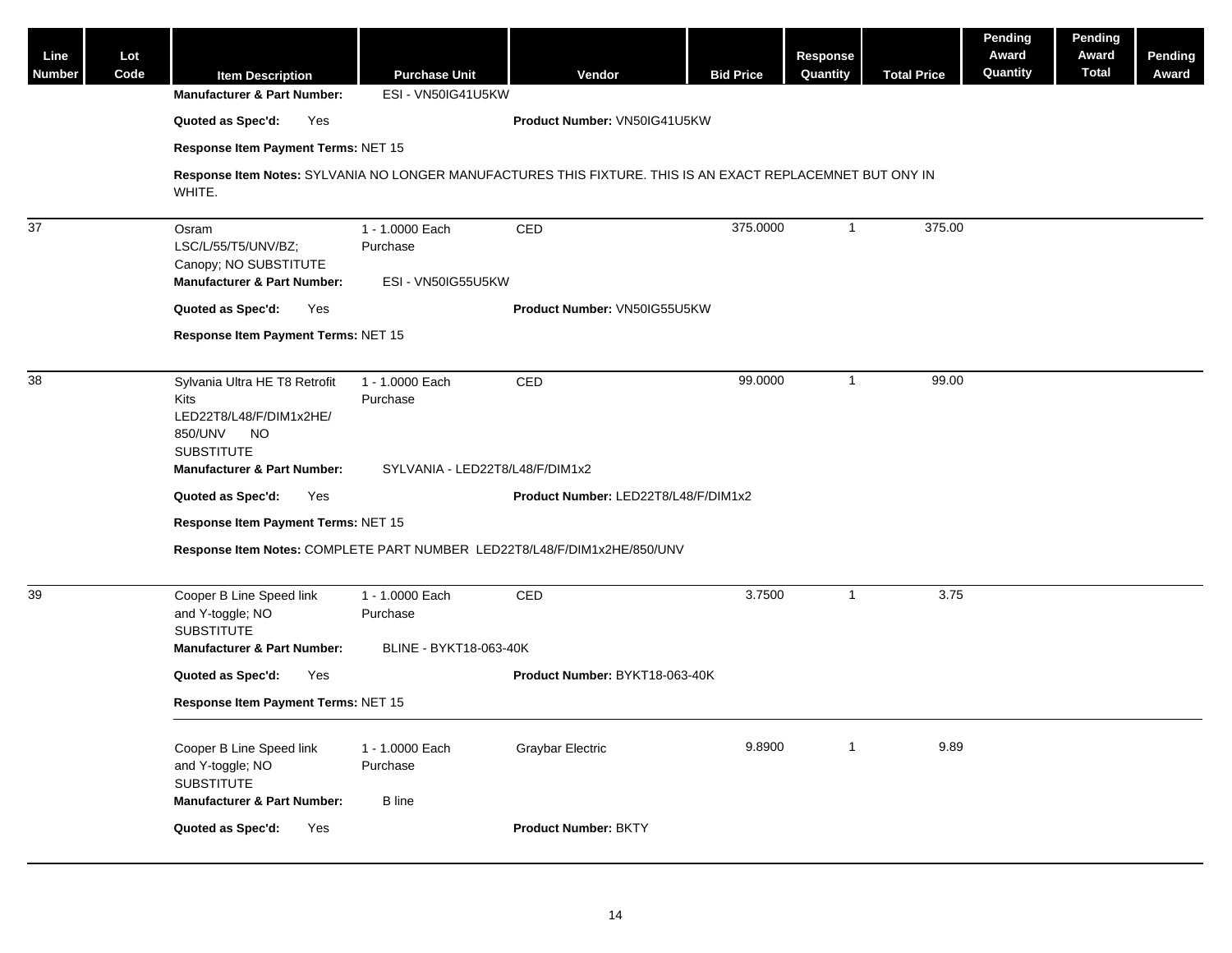| Line<br>Number | Lot<br>Code | <b>Item Description</b>                                                                                     | <b>Purchase Unit</b>                           | Vendor                               | <b>Bid Price</b> | Response<br>Quantity | <b>Total Price</b> | <b>Pending</b><br>Award<br>Quantity | Pending<br>Award<br><b>Total</b> | Pending<br>Award |  |  |
|----------------|-------------|-------------------------------------------------------------------------------------------------------------|------------------------------------------------|--------------------------------------|------------------|----------------------|--------------------|-------------------------------------|----------------------------------|------------------|--|--|
| 40             |             | KADRD LED 40C 1000 50K<br>R3MV PIRH DDBXD NO<br><b>SUBSTITUTE</b>                                           | 1 - 1.0000 Each<br>Purchase                    | CED                                  | 452.0000         | $\overline{1}$       | 452.00             |                                     |                                  |                  |  |  |
|                |             | <b>Manufacturer &amp; Part Number:</b>                                                                      | LITHONIA - KADRD LED 40C 1000 5                |                                      |                  |                      |                    |                                     |                                  |                  |  |  |
|                |             | Quoted as Spec'd:<br>Yes                                                                                    |                                                | Product Number: KADRD LED 40C 1000 5 |                  |                      |                    |                                     |                                  |                  |  |  |
|                |             | Response Item Payment Terms: NET 15                                                                         |                                                |                                      |                  |                      |                    |                                     |                                  |                  |  |  |
|                |             | Response Item Notes: COMPLETE PART NUMBER KADRD LED 40C 1000 50K R3MV PIRH DDBXD                            |                                                |                                      |                  |                      |                    |                                     |                                  |                  |  |  |
|                |             | KADRD LED 40C 1000 50K<br>R3MV PIRH DDBXD NO<br><b>SUBSTITUTE</b><br><b>Manufacturer &amp; Part Number:</b> | 1 - 1.0000 Each<br>Purchase<br><b>LITHONIA</b> | <b>Graybar Electric</b>              | 478.1100         | $\overline{1}$       | 478.11             |                                     |                                  |                  |  |  |
|                |             | Quoted as Spec'd:<br>Yes                                                                                    |                                                | Product Number: KADRDLED40C100050KR3 |                  |                      |                    |                                     |                                  |                  |  |  |
|                |             |                                                                                                             |                                                |                                      |                  |                      |                    |                                     |                                  |                  |  |  |
| 41             |             | KAD LED 40C 1000 50K<br>R3MV PIRHPUMBAK09<br>DDBXD NO SUBSTITUTE                                            | 1 - 1.0000 Each<br>Purchase                    | CED                                  | 267.5000         | $\overline{1}$       | 267.50             |                                     |                                  |                  |  |  |
|                |             | <b>Manufacturer &amp; Part Number:</b>                                                                      | LITHONIA - KAD LED 40C 1000 50K                |                                      |                  |                      |                    |                                     |                                  |                  |  |  |
|                |             | Quoted as Spec'd:<br>Yes                                                                                    |                                                | Product Number: KAD LED 40C 1000 50K |                  |                      |                    |                                     |                                  |                  |  |  |
|                |             | Response Item Payment Terms: NET 15                                                                         |                                                |                                      |                  |                      |                    |                                     |                                  |                  |  |  |
|                |             | Response Item Notes: COMPLETE PART NUMBER KAD LED 40C 1000 50K R3MV PIRHPUMBAK09 DDBXD                      |                                                |                                      |                  |                      |                    |                                     |                                  |                  |  |  |
|                |             | KAD LED 40C 1000 50K<br>R3MV PIRHPUMBAK09<br>DDBXD NO SUBSTITUTE<br><b>Manufacturer &amp; Part Number:</b>  | 1 - 1.0000 Each<br>Purchase<br><b>LITHONIA</b> | <b>Graybar Electric</b>              | 601.0800         | $\overline{1}$       | 601.08             |                                     |                                  |                  |  |  |
|                |             | Quoted as Spec'd:<br>Yes                                                                                    |                                                | Product Number: KAD LED 40C 1000 50K |                  |                      |                    |                                     |                                  |                  |  |  |
|                |             |                                                                                                             |                                                |                                      |                  |                      |                    |                                     |                                  |                  |  |  |
| 42             |             | 6' Fixture whip                                                                                             | 1 - 1.0000 Each                                | Graybar Electric                     | 6.5000           | $\overline{1}$       | 6.50               |                                     |                                  |                  |  |  |
|                |             | <b>Manufacturer &amp; Part Number:</b>                                                                      | Purchase<br>general                            |                                      |                  |                      |                    |                                     |                                  |                  |  |  |
|                |             | Quoted as Spec'd:<br>Yes                                                                                    |                                                | Product Number: flx6183              |                  |                      |                    |                                     |                                  |                  |  |  |
|                |             |                                                                                                             |                                                |                                      |                  |                      |                    |                                     |                                  |                  |  |  |
|                |             | 6' Fixture whip                                                                                             | 1 - 1.0000 Each<br>Purchase                    | CED                                  | 6.7000           | $\overline{1}$       | 6.70               |                                     |                                  |                  |  |  |
|                |             | <b>Manufacturer &amp; Part Number:</b>                                                                      | SOUTHWIRE - FIXTWHIP 6FT                       |                                      |                  |                      |                    |                                     |                                  |                  |  |  |
|                |             | Quoted as Spec'd:<br>Yes                                                                                    |                                                | Product Number: FIXTWHIP 6FT         |                  |                      |                    |                                     |                                  |                  |  |  |